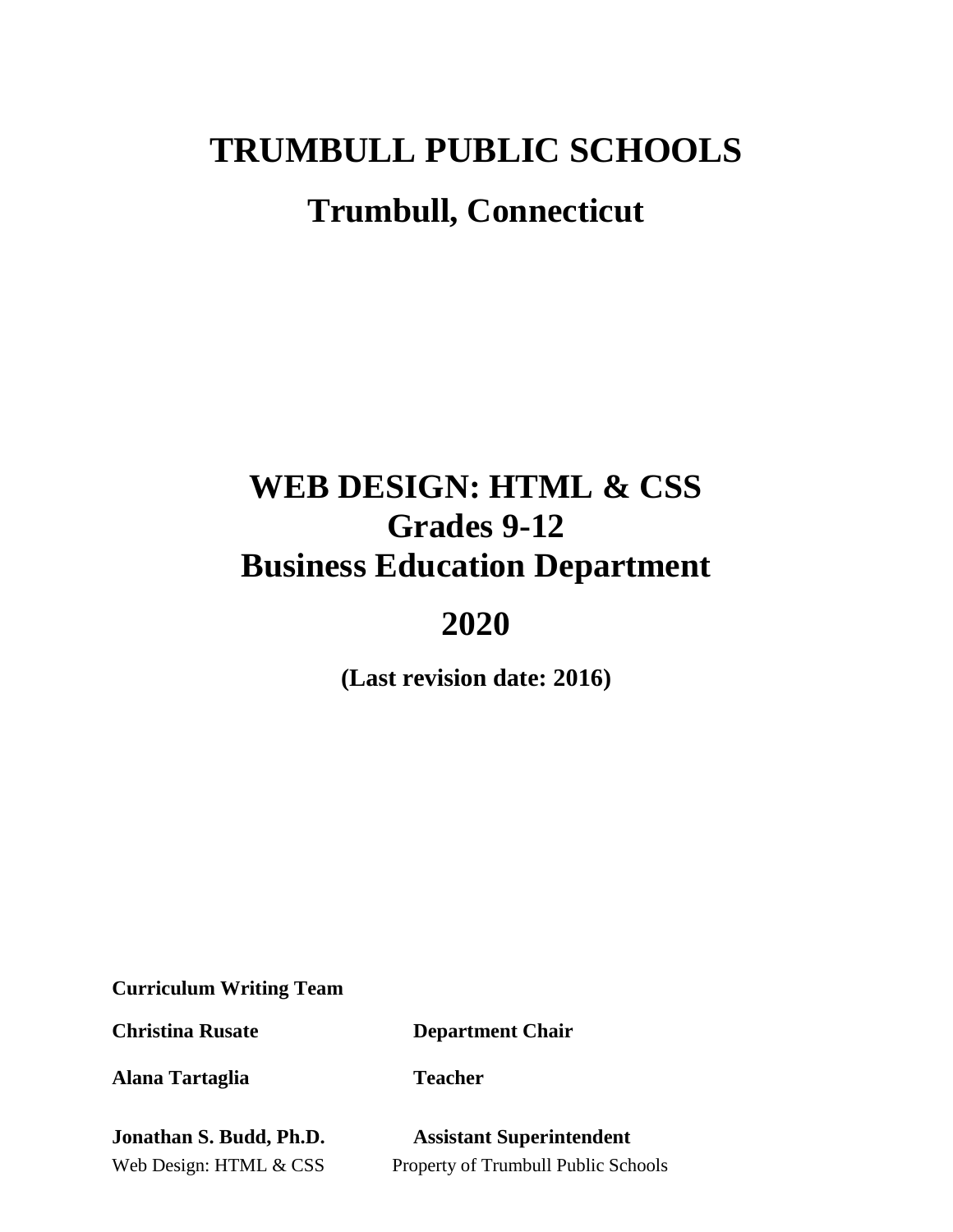## **Web Design: HTML & CSS Grades 9-12 Table of Contents**

| 2 |
|---|
| 2 |
|   |
|   |
|   |
|   |
|   |
|   |
|   |
|   |
|   |
|   |
|   |
|   |

The Trumbull Board of Education promotes non-discrimination in all of its programs, including educational opportunities and services provided to students, student assignment to schools and classes, and educational offerings and materials.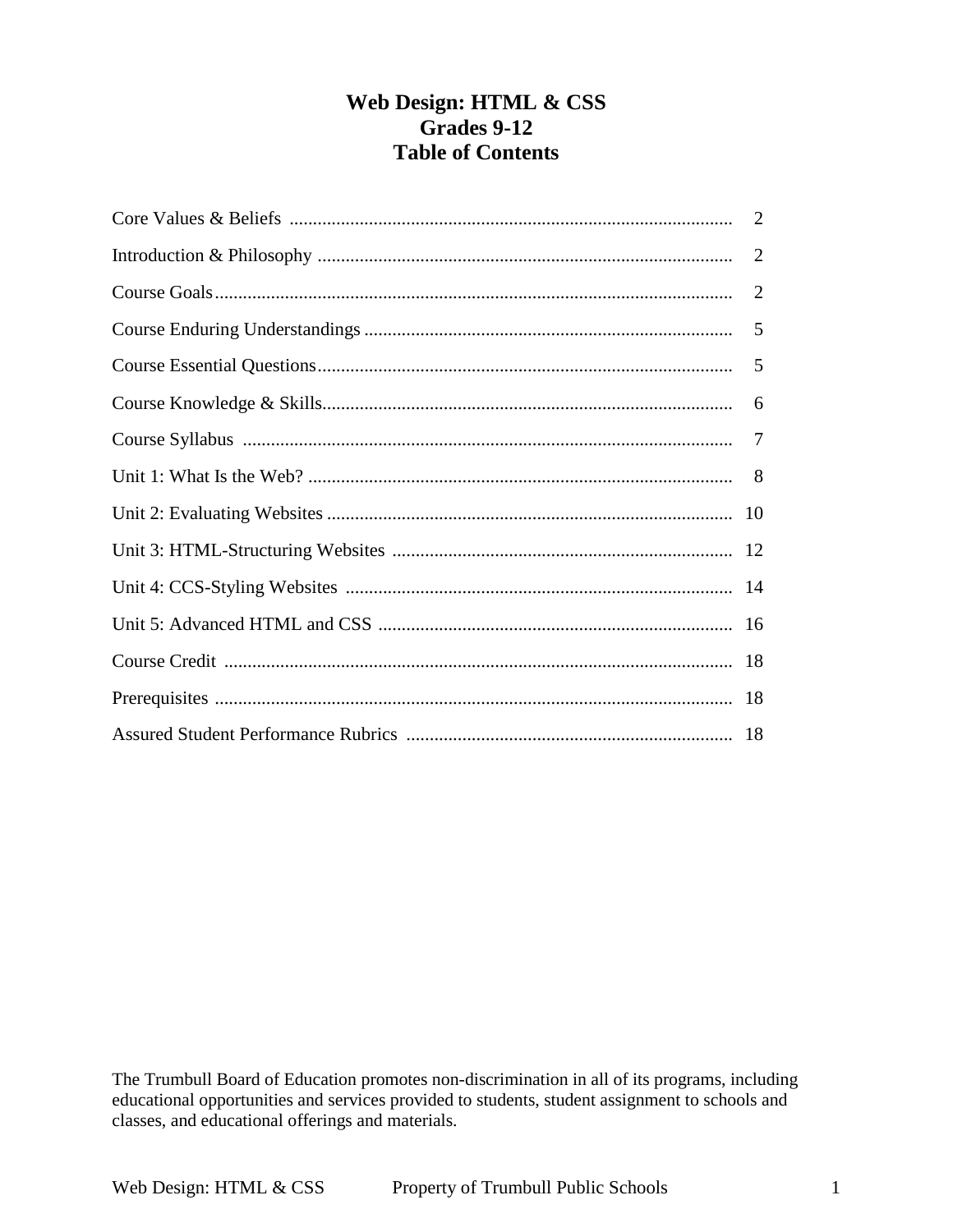## **CORE VALUES AND BELIEFS**

The Trumbull High School community engages in an environment conducive to learning which believes that all students will **read and write effectively**, therefore communicating in an articulate and coherent manner. All students will participate in activities **that present problemsolving through critical thinking**. Students will use technology as a tool applying it to decision making. We believe that by fostering self-confidence, self-directed and student-centered activities, we will promote **independent thinkers and learners**. We believe **ethical conduct** to be paramount in sustaining the welcoming school climate that we presently enjoy.

Approved 8/26/2011

## **INTRODUCTION & PHILOSOPHY**

Web Design: HTML & CSS is an introduction to the design, creation, and maintenance of webpages and websites using HTML, CSS, and JavaScript. In today's world, webpages are the most common medium for sharing information and ideas. This is a project-based course in which students will critically evaluate a web site's quality, and then create and maintain webpages of their own using HTML, CSS, and JavaScript. By the end of the course, students will be able to explain how websites are developed and viewed on the Internet and multiple browsers, analyze and fix errors in websites, and create their very own multi-page/-file websites. Web Design: HTML & CSS is designed for those who have an interest in computer science and technical writing.

## **COURSE GOALS**

The following course goals derive from the 2015 Connecticut Career & Technical Education Performance Standards & Competencies.

| <b>CCTE.BFT.A</b> | Impact on Society: Assess the impact of information technology in a<br>global society.                      |
|-------------------|-------------------------------------------------------------------------------------------------------------|
| CCTE.BFT.A.1      | Describe the impact of technology on the knowledge and skills needed for<br>success in the workplace.       |
| <b>CCTE.BFT.G</b> | Web Development and Design: Design, develop, test, implement, update,<br>and evaluate web solutions.        |
| CCTE.BFT.G.10     | Identify and apply appropriate design concepts and create web pages.                                        |
| CCTE.BFT.G.11     | Identify client and target audience needs.                                                                  |
| <b>CCTE.BFT.H</b> | Programming and Application Development: Design, develop, test, and<br>implement programs and applications. |
| CCTE.BFT.H.12     | Identify and define object-oriented programming terminology.                                                |
|                   |                                                                                                             |

Web Design: HTML & CSS Property of Trumbull Public Schools 2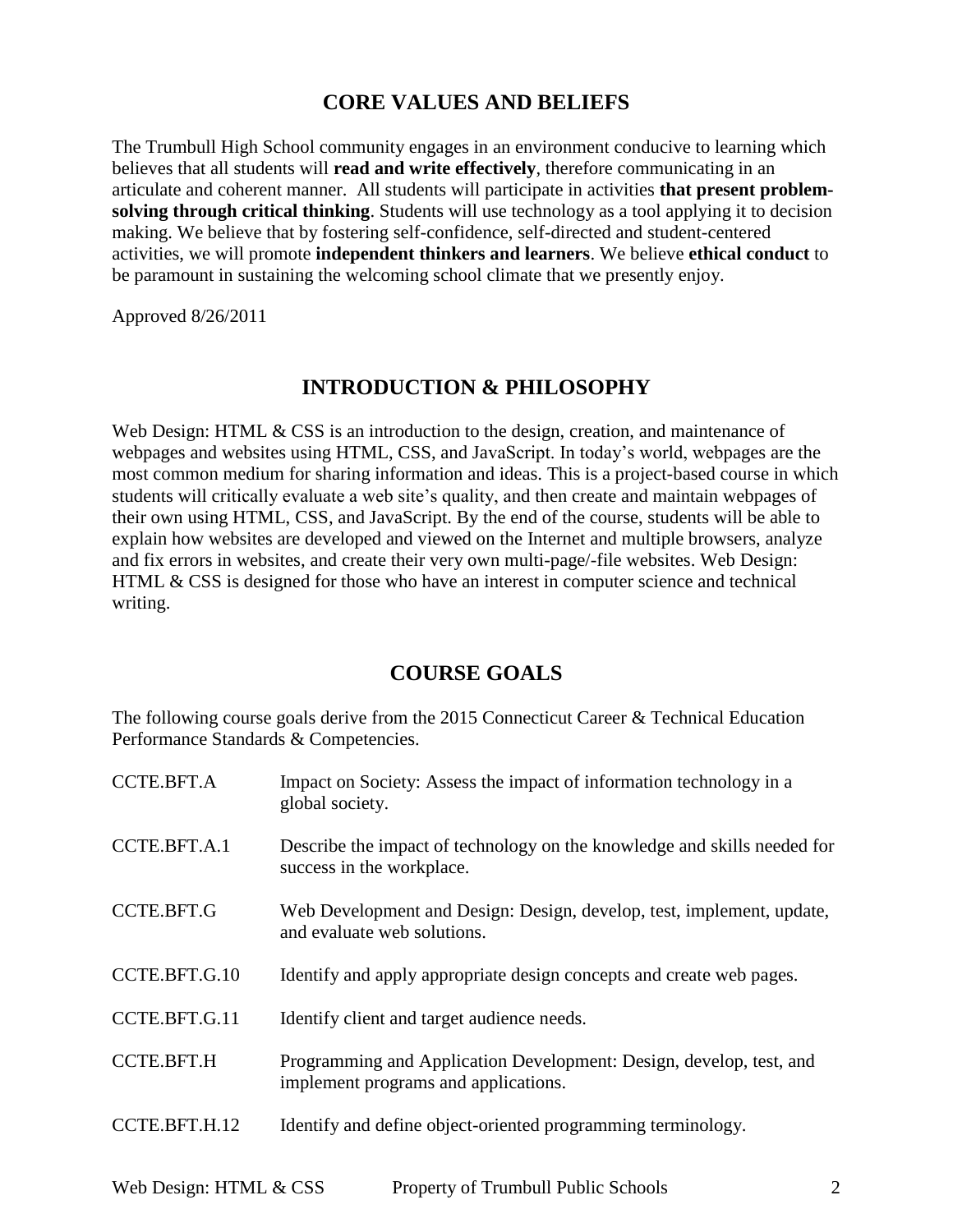The following course goals derive from the 2010 Connecticut Core Standards.

| CCS.ELA-Literacy.RST.9-10.2  | Determine the central ideas or conclusions of a text;<br>trace the text's explanation or depiction of a complex<br>process, phenomenon, or concept; provide an accurate<br>summary of the text.                                                        |
|------------------------------|--------------------------------------------------------------------------------------------------------------------------------------------------------------------------------------------------------------------------------------------------------|
| CCS.ELA-Literacy.RST.9-10.4  | Determine the meaning of symbols, key terms, and<br>other domain-specific words and phrases as they are<br>used in a specific scientific or technical context relevant<br>to grades 9–10 texts and topics.                                             |
| CCS.ELA-Literacy.RST.9-10.5  | Analyze the structure of the relationships among<br>concepts in a text, including relationships among key<br>terms (e.g., force, friction, reaction force, energy).                                                                                    |
| CCS.ELA-Literacy.RST.9-10.6  | Analyze the author's purpose in providing an<br>explanation, describing a procedure, or discussing an<br>experiment in a text, defining the question the author<br>seeks to address.                                                                   |
| CCS.ELA-Literacy.RST.9-10.7  | Translate quantitative or technical information<br>expressed in words in a text into visual form (e.g., a<br>table or chart) and translate information expressed<br>visually or mathematically (e.g., in an equation) into<br>words.                   |
| CCS.ELA-Literacy.RST.9-10.8  | Assess the extent to which the reasoning and evidence<br>in a text support the author's claim or a<br>recommendation for solving a scientific or technical<br>problem.                                                                                 |
| CCS.ELA-Literacy.RST.9-10.9  | Compare and contrast findings presented in a text to<br>those from other sources (including their own<br>experiments), noting when the findings support or<br>contradict previous explanations or accounts.                                            |
| CCS.ELA-Literacy.WHST.9-10.4 | Produce clear and coherent writing in which the<br>development, organization, and style are appropriate to<br>task, purpose, and audience.                                                                                                             |
| CCS.ELA-Literacy.WHST.9-10.6 | Use technology, including the Internet, to produce,<br>publish, and update individual or shared writing<br>products, taking advantage of technology's capacity to<br>link to other information and to display information<br>flexibly and dynamically. |
| CCS.ELA-Literacy.SL.9-10.2   | Integrate multiple sources of information presented in<br>diverse media or formats (e.g., visually, quantitatively,                                                                                                                                    |
| Web Design: HTML & CSS       | Property of Trumbull Public Schools<br>3                                                                                                                                                                                                               |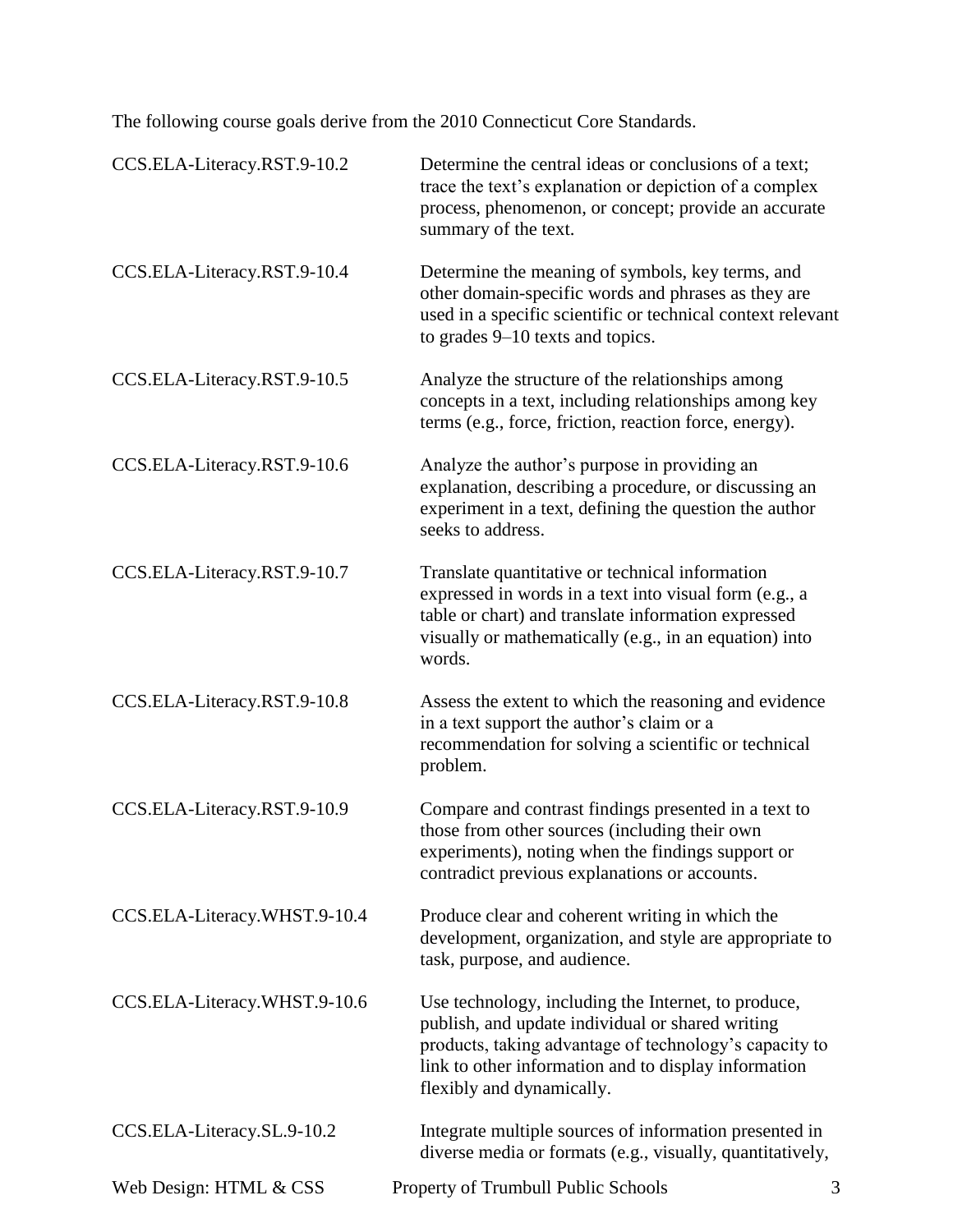|                                                   | orally) evaluating the credibility and accuracy of each<br>source.                                                                                                                                                                                                                                                                                                                                                                                                                                      |  |
|---------------------------------------------------|---------------------------------------------------------------------------------------------------------------------------------------------------------------------------------------------------------------------------------------------------------------------------------------------------------------------------------------------------------------------------------------------------------------------------------------------------------------------------------------------------------|--|
| CCS.ELA-Literacy.SL.9-10.4                        | Present information, findings, and supporting evidence<br>clearly, concisely, and logically such that listeners can<br>follow the line of reasoning and the organization,<br>development, substance, and style are appropriate to<br>purpose, audience, and task.                                                                                                                                                                                                                                       |  |
| <b>Education Standards.</b>                       | The following course goals derive from the 2016 International Society for Technology in                                                                                                                                                                                                                                                                                                                                                                                                                 |  |
| <b>ISTE Empowered Learner</b><br>(Standard 1)     | Students leverage technology to take an active role in<br>choosing, achieving, and demonstrating competency in<br>their learning goals, informed by the learning sciences.<br>1d. Students understand the fundamental concepts of<br>technology operations, demonstrate the ability to<br>choose, use, and troubleshoot current technologies,<br>and are able to transfer their knowledge to explore<br>emerging technologies.                                                                          |  |
| <b>ISTE Digital Citizen</b><br>(Standard 2)       | Students recognize the rights, responsibilities, and<br>opportunities of living, learning, and working in an<br>interconnected digital world, and they act and model in<br>ways that are safe, legal, and ethical.<br>2c. Students demonstrate an understanding of and<br>respect for the rights and obligations of using and<br>sharing intellectual property.                                                                                                                                         |  |
| <b>ISTE Knowledge Constructor</b><br>(Standard 3) | Students critically curate a variety of resources using<br>digital tools to construct knowledge, produce creative<br>artifacts, and make meaningful learning experiences for<br>themselves and others.<br>3a. Students plan and employ effective research<br>strategies to locate information and other resources<br>for their intellectual or creative pursuits.<br>3b. Students evaluate the accuracy, perspective,<br>credibility, and relevance of information, media,<br>data, or other resources. |  |
| <b>ISTE Innovative Designer</b><br>(Standard 4)   | Students use a variety of technologies within a design<br>process to identify and solve problems by creating new,<br>useful or imaginative solutions.<br>4a. Students know and use a deliberate design process<br>for generating ideas, testing theories, creating<br>innovative artifacts, or solving authentic problems.<br>4b. Students select and use digital tools to plan and<br>manage a design process that considers design<br>constraints and calculated risks.                               |  |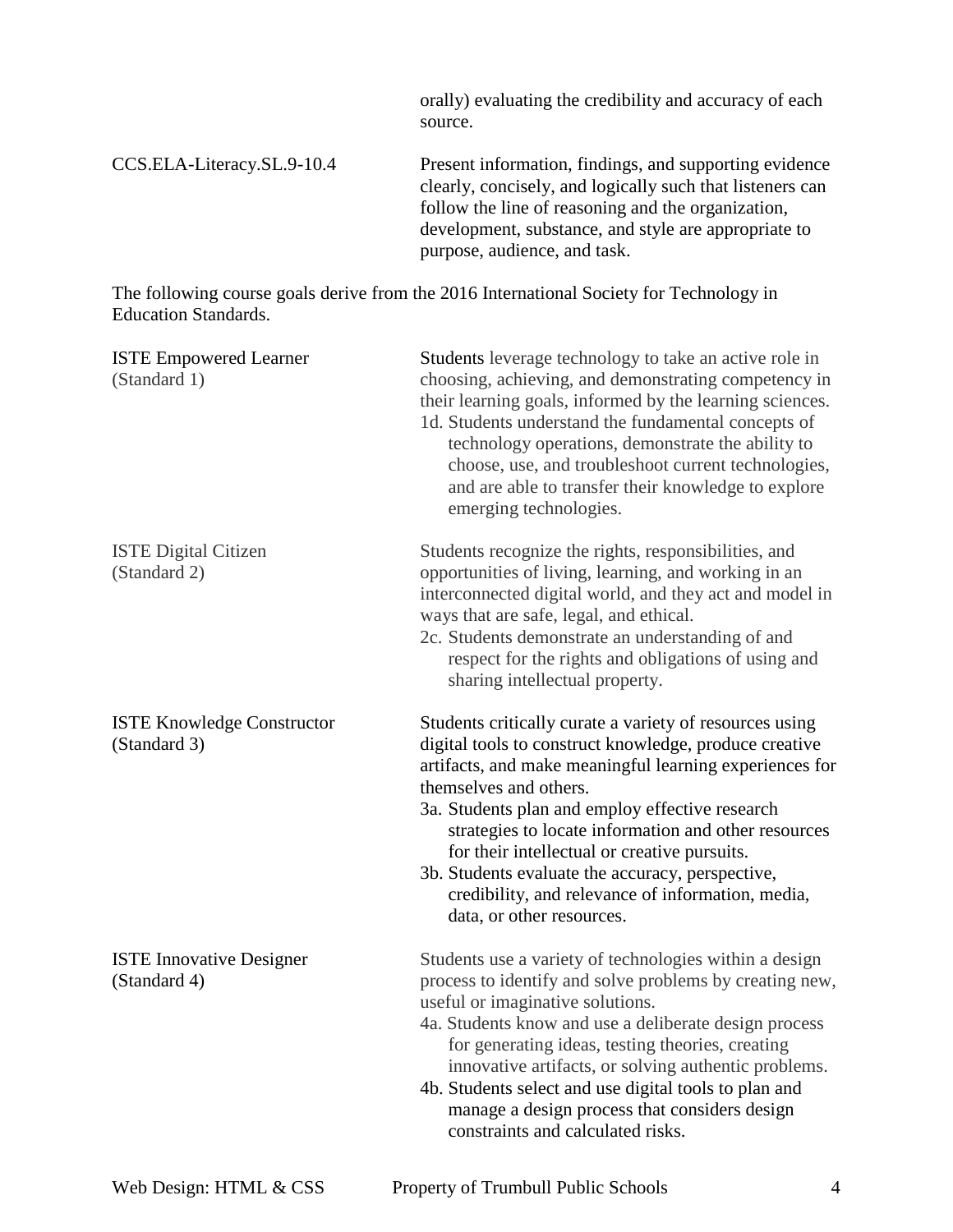|                                                   | 4c. Students develop, test, and refine prototypes as part<br>of a cyclical design process.                                                                                                                                                                                                                                                                                                                                |  |  |
|---------------------------------------------------|---------------------------------------------------------------------------------------------------------------------------------------------------------------------------------------------------------------------------------------------------------------------------------------------------------------------------------------------------------------------------------------------------------------------------|--|--|
| <b>ISTE Computational Thinker</b><br>(Standard 5) | Students develop and employ strategies for<br>understanding and solving problems in ways that<br>leverage the power of technological methods to develop<br>and test solutions.<br>5c. Students break problems into component parts,<br>extract key information, and develop descriptive<br>models to understand complex systems or facilitate<br>problem-solving.<br>5d. Students understand how automation works and use |  |  |
|                                                   | algorithmic thinking to develop a sequence of steps<br>to create and test automated solutions.                                                                                                                                                                                                                                                                                                                            |  |  |
| <b>ISTE Creative Communicator</b><br>(Standard 6) | Students communicate clearly and express themselves<br>creatively for a variety of purposes using the platforms,<br>tools, styles, formats and digital media appropriate to<br>their goals.<br>6b. Students create original works or responsibly<br>repurpose or remix digital resources into new<br>creations.                                                                                                           |  |  |
|                                                   | 6c. Students communicate complex ideas clearly and<br>effectively by creating or using a variety of digital<br>objects such as visualizations, models, or<br>simulations.<br>64. Chipped under weeklichte von werden von den schausen der ausgeweiten von dem dem siegen                                                                                                                                                  |  |  |

6d. Students publish or present content that customizes the message and medium for their intended audiences.

## **COURSE ENDURING UNDERSTANDINGS**

Students will understand that . . .

- the Internet has developed significantly from how it began to how it works today.
- websites used in research can and should be evaluated for validity.
- websites can and should be evaluated using principles of web design.
- HTML and CSS codes function in certain ways that must be understood and applied for effective webpage design.

## **COURSE ESSENTIAL QUESTIONS**

- What is web design?
- What is the difference between web design and web programming?
- What makes a functional website?
- How do HTML and CSS work together to create websites?
- What is responsive design?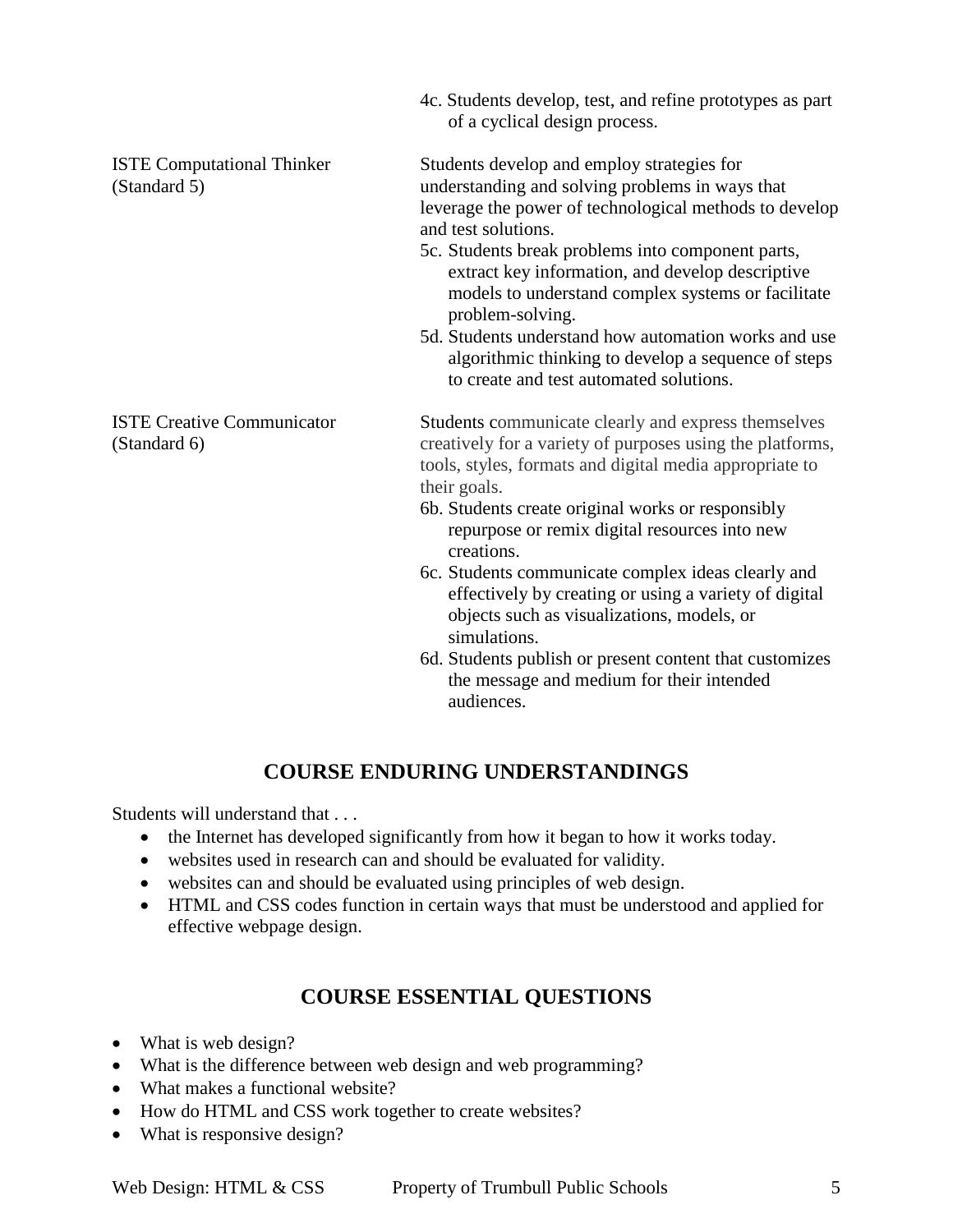## **COURSE KNOWLEDGE & SKILLS**

Students will know . . .

- how to create multi-page websites using HTML and CSS codes.
- how to analyze and fix errors in websites.

Students will be able to . . .

- use creativity and problem solving to create, code, and maintain websites.
- analyze, test, and review their work using feedback to improve.
- explain how websites are developed and viewed on the Internet and multiple browsers.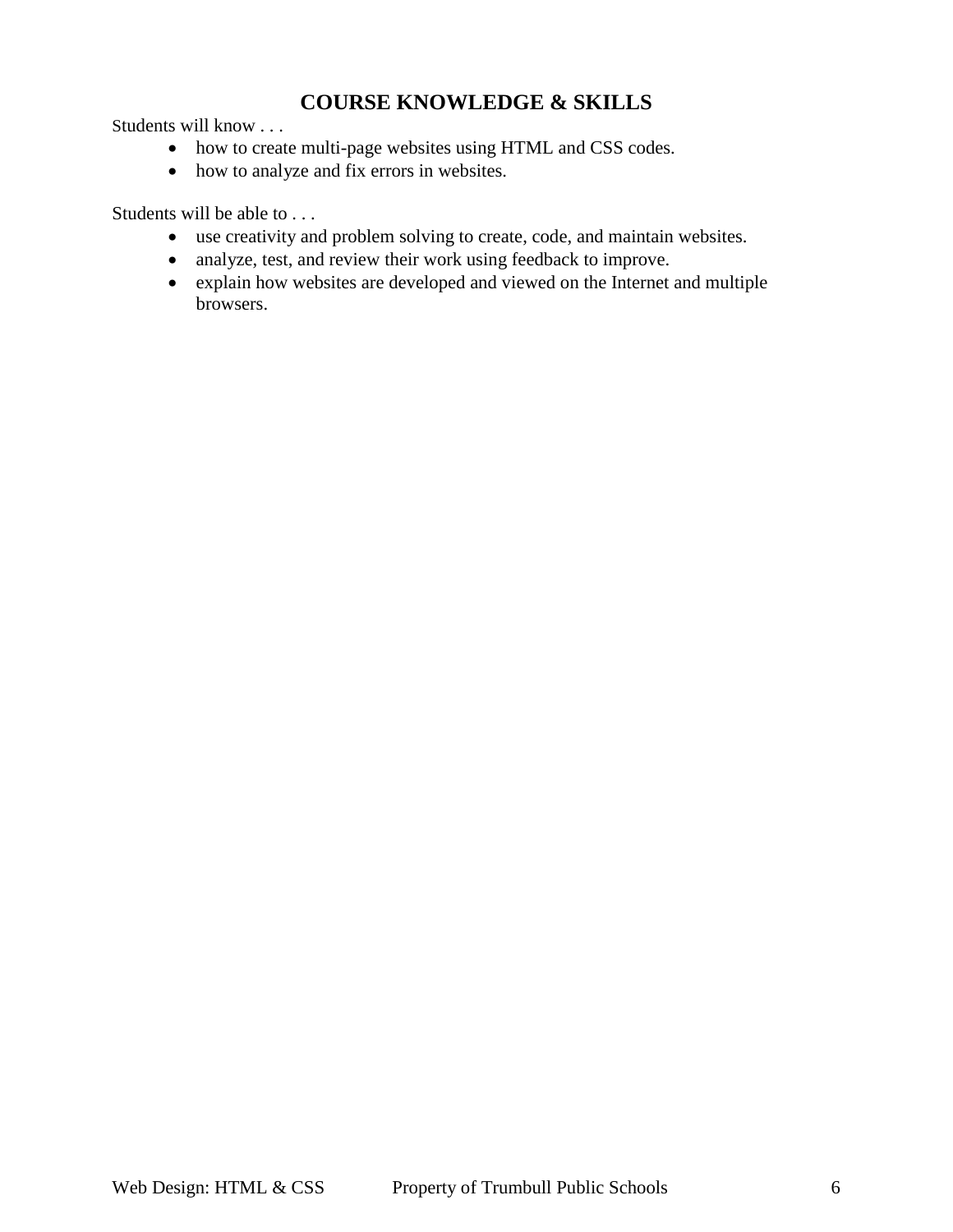## **COURSE SYLLABUS**

#### **Course Name**

Web Design: HTML & CSS

#### **Level**

Grades 9-12

#### **Prerequisites**

None

## **Materials Required**

None

## **General Description of the Course**

Web Design: HTML & CSS is a project-based course that teachers students how to build their own webpages using HTML and CSS coding language. Students will be able to explain how webpages are developed and viewed on the Internet, analyze and fix errors in existing websites, and write code for their very own multi-page websites.

#### **Assured Assessments**

- Scavenger hunt for information about the history of the Internet (Unit 1)
- Evaluating websites based on 8 principles of effective websites (Unit 2)
- Creating a multi-page website (Unit 3)
- Using HTML to code and create a website about a cartoon character of choice (Unit 3)
- Using HTML code and CSS styling to create a "Pretty Poem / Song Styles" website (Unit 4)
- Using HTML and CSS to code and create a multi-page website (Unit 5)
- Using JavaScript to create a clock on a webpage (Unit 5)

#### **Core Texts**

- Technology hardware and digital resources
- *CodeHS*. [https://codehs.com/.](https://codehs.com/) Accessed November 3, 2020. Web.
- w3schools.com. [https://www.w3schools.com/.](https://www.w3schools.com/) Accessed November 3, 2020. Web.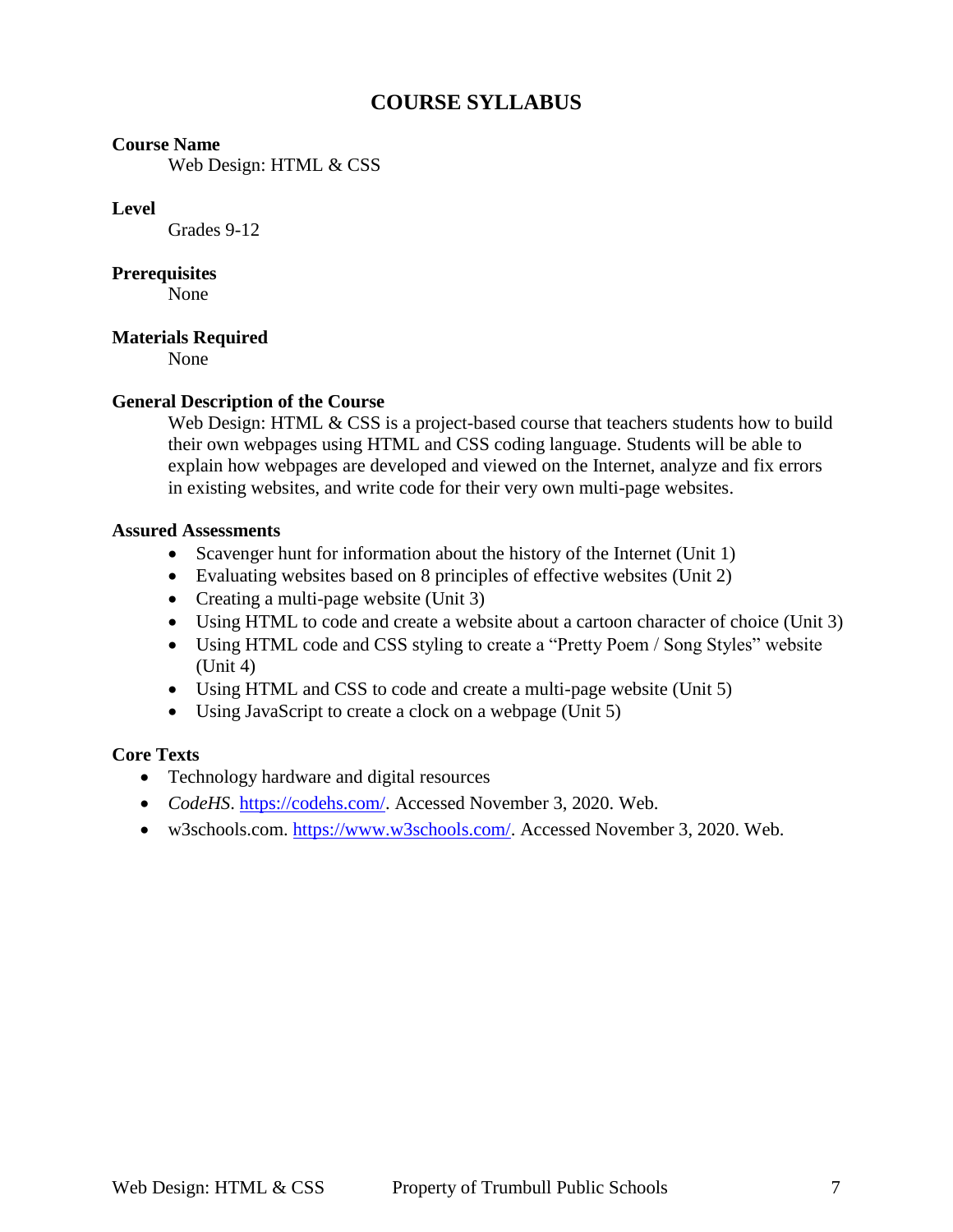## **UNIT 1 What Is the Web?**

## **Unit Goals**

At the completion of this unit, students will:

| CCTE.BFT.A<br>CCTE.BFT.A.1                                  | Assess the impact of information technology in a global<br>society.                                                   |
|-------------------------------------------------------------|-----------------------------------------------------------------------------------------------------------------------|
| CCS.ELA-Literacy.RST.9-10.7                                 | Create a timeline showing a history of the web.                                                                       |
| CCS.ELA-Literacy.RST.9-10.7                                 | Create a visual to explain the steps for a webpage to get<br>to one's computer.                                       |
| CCS.ELA-Literacy.RST.9-10.9                                 | Investigate the capabilities of the Internet 20 years ago,<br>10 years ago, today, and looking forward to the future. |
| <b>ISTE Knowledge Constructor</b><br>(Standards 1d, 3a, 3b) | Identify valid websites used in research.                                                                             |

## **Unit Essential Questions**

- What is the web?
- How are we able to view websites on multiple browsers?
- What elements make a webpage easy to navigate?

#### **Scope and Sequence**

- 1. Course introduction
- 2. Goal-setting
- 3. The Internet
	- The history of the Internet
	- World Wide Web Consortium
	- How the Internet works
- 4. URLs
- 5. How a webpage gets to your computer

#### **Assured Assessment**

- Scavenger hunt for information about the history of the Internet
- Students' creation of their own questions and answers for self-discovery on the W3C organization
- "How the Internet Works" activity
- "The Internet Then and Now": Students investigate the capabilities of the Internet 20 years ago, 10 years ago, today, and looking forward to the future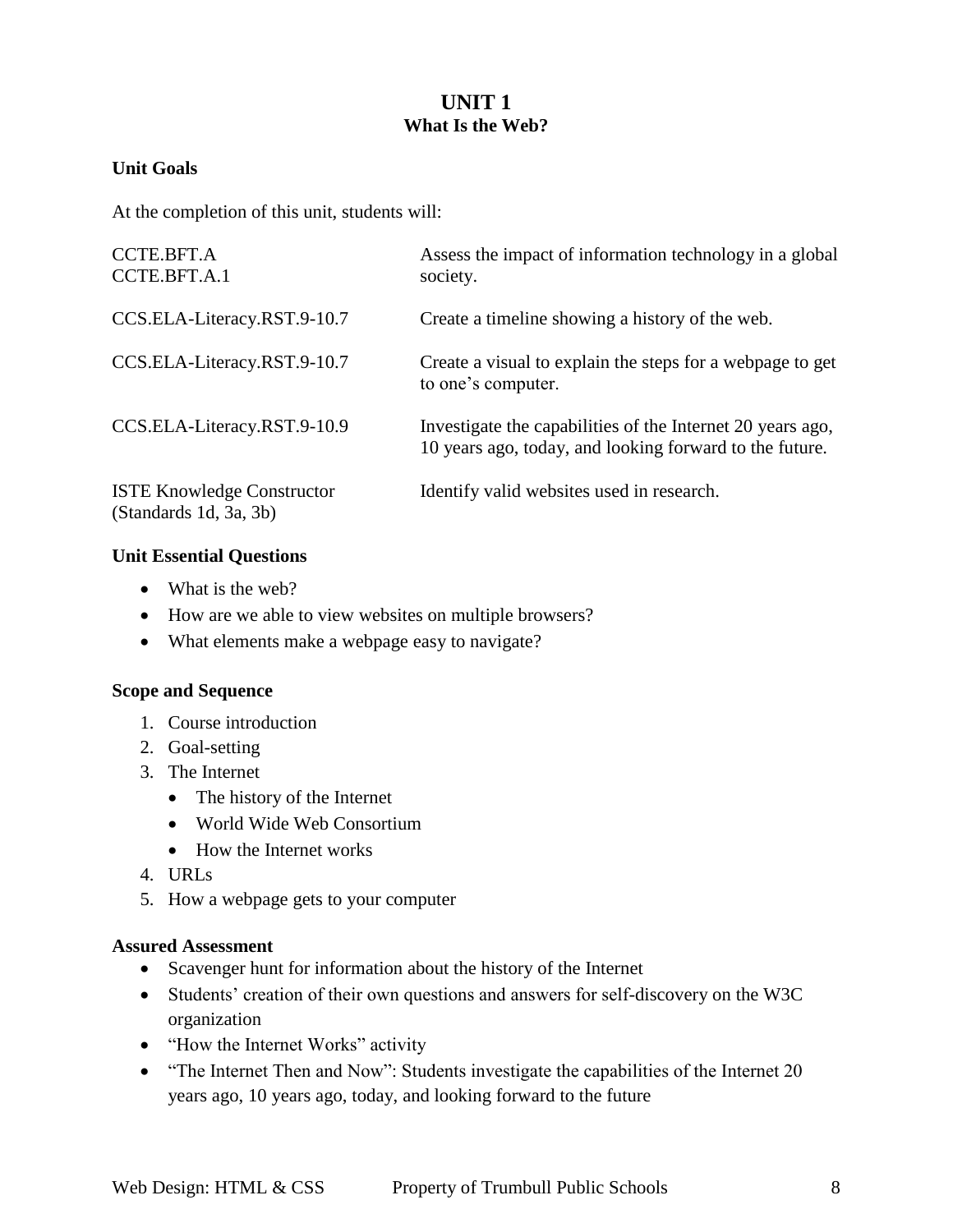### **Resources**

**Core** 

- Technology hardware and digital resources
- CodeHS. [https://codehs.com/.](https://codehs.com/) Accessed November 3, 2020. Web.

## **Supplemental**

- Various print and digital articles
- Various websites

## **Time Allotment**

• Approximately 1 week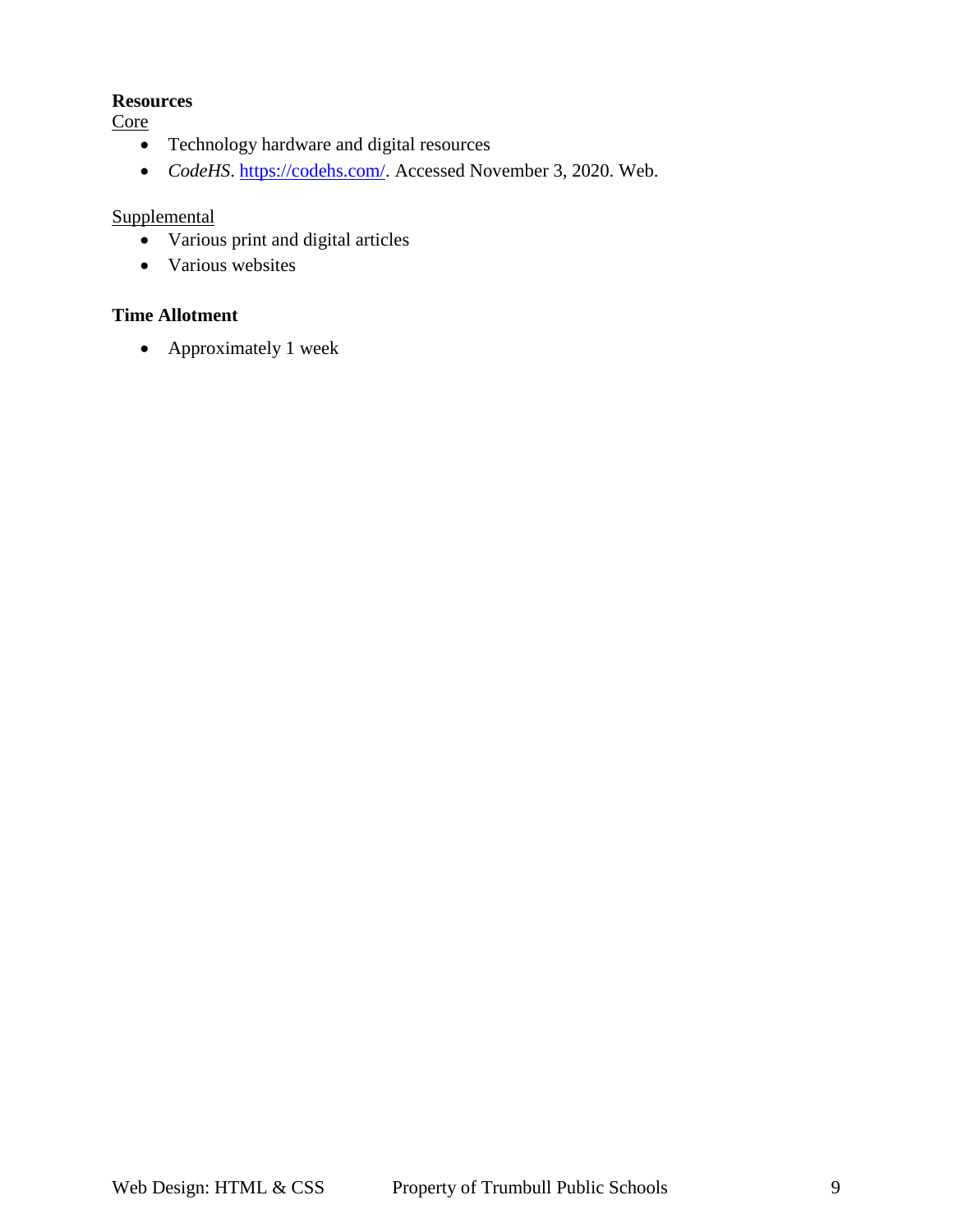## **UNIT 2 Evaluating Websites**

## **Unit Goals**

At the completion of this unit, students will:

| <b>CCTE.BFT.A</b><br>CCTE.BFT.A.1                                                                                                         | Describe the impact of technology on the knowledge<br>and skills needed for success in the workplace.    |  |  |
|-------------------------------------------------------------------------------------------------------------------------------------------|----------------------------------------------------------------------------------------------------------|--|--|
| CCS.ELA-Literacy.RST.9-10.2<br>CCS.ELA-Literacy.RST.9-10.7<br>CCS.ELA-Literacy.SL.9-10.2<br><b>ISTE Digital Citizen</b><br>(Standards 2c) | Research several websites to answer questions on their<br>design effectiveness.                          |  |  |
| CCS.ELA-Literacy.RST.9-10.5<br>CCS.ELA-Literacy.RST.9-10.8<br>CCS.ELA-Literacy.RST.9-10.9<br>CCS.ELA-Literacy.SL.9-10.4                   | Based on criteria discussed in class, compare and<br>contrast websites to determine their effectiveness. |  |  |
| <b>CCTE.BFT.G</b>                                                                                                                         | Design, develop, test, implement, update, and evaluate<br>web solutions.                                 |  |  |
| CCTE.BFT.G.10                                                                                                                             | Identify and apply appropriate design concepts.                                                          |  |  |
| CCTE.BFT.G.11                                                                                                                             | Identify client and target audience needs.                                                               |  |  |

## **Unit Essential Questions**

- What makes a quality website?
- What are the principles of web design?

#### **Scope and Sequence**

1. Criteria for evaluating websites

#### **Assured Assessment**

- Comparing and contrasting websites based on the 8 principles of effective websites
- Evaluating websites based on all 8 principles of effective website design

#### **Resources**

Core

- Technology hardware and digital resources
- *CodeHS*. [https://codehs.com/.](https://codehs.com/) Accessed November 3, 2020. Web.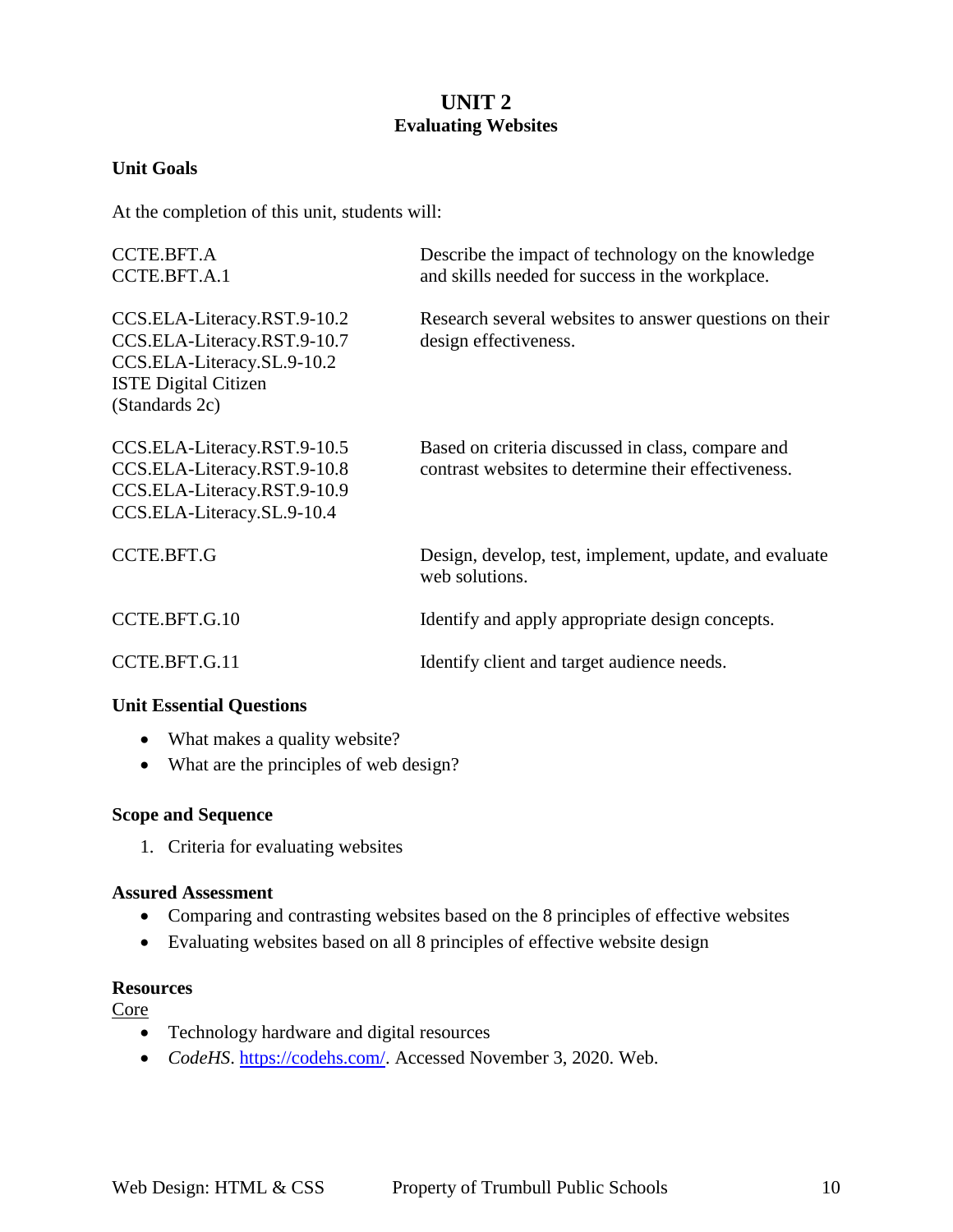**Supplemental** 

- Various print and digital articles
- Various websites

## **Time Allotment**

Approximately 1 week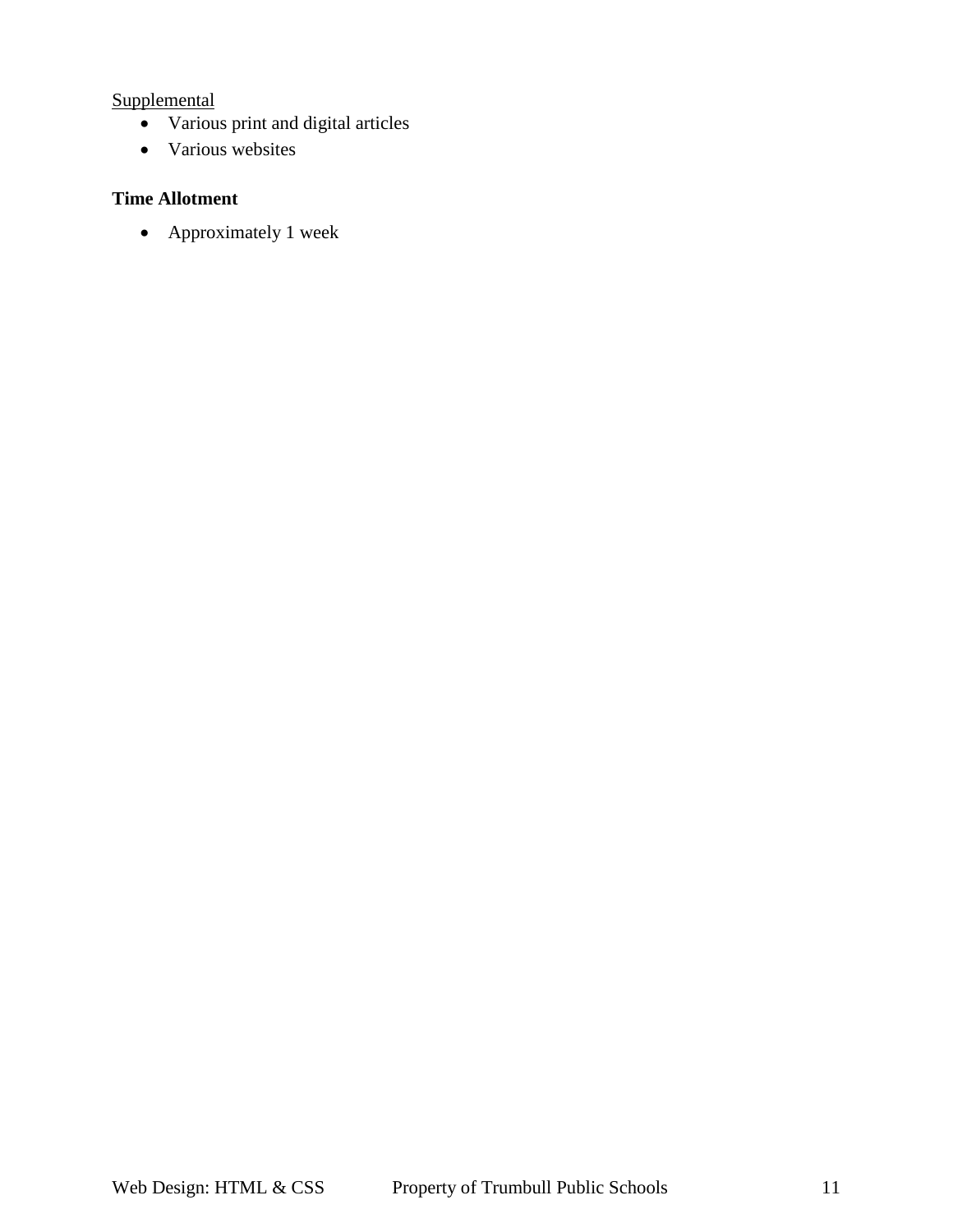## **UNIT 3 HTML-Structuring Websites**

## **Unit Goals**

At the completion of this unit, students will:

| CCTE.BFT.H<br>CCTE.BFT.H.12                               | Understand the terminology associated with HTML<br>code.                                                                                                                                                                                               |
|-----------------------------------------------------------|--------------------------------------------------------------------------------------------------------------------------------------------------------------------------------------------------------------------------------------------------------|
| CCS.ELA-Literacy.WHST.9-10.4                              | Produce clear and coherent writing in which the<br>development, organization, and style are appropriate to<br>task, purpose, and audience when creating an individual<br>website.                                                                      |
| CCS.ELA-Literacy.WHST.9-10.6                              | Use technology, including the Internet, to produce,<br>publish, and update individual or shared writing<br>products, taking advantage of technology's capacity to<br>link to other information and to display information<br>flexibly and dynamically. |
| <b>CCTE.BFT.G</b>                                         | Design, develop, test, implement, update, and evaluate<br>web solutions.                                                                                                                                                                               |
| CCTE.BFT.G.10                                             | Identify and apply appropriate design concepts and<br>create web pages.                                                                                                                                                                                |
| CCTE.BFT.G.11                                             | Identify client and target audience needs.                                                                                                                                                                                                             |
| <b>ISTE Innovative Designer</b><br>(Standards 4a, 4b, 4c) | Create webpages using HTML.                                                                                                                                                                                                                            |

## **Unit Essential Questions**

- How do we code webpages with HTML?
- What are the basics of coding in HTML?
- What is HTML?
- What is a markup language?
- How do I write HTML?
- What is the anatomy of an HTML page?
- What is an HTML element?
- What is an HTML tag?
- What is an HTML attribute?

## **Scope and Sequence**

- HTML
- Structure of HTML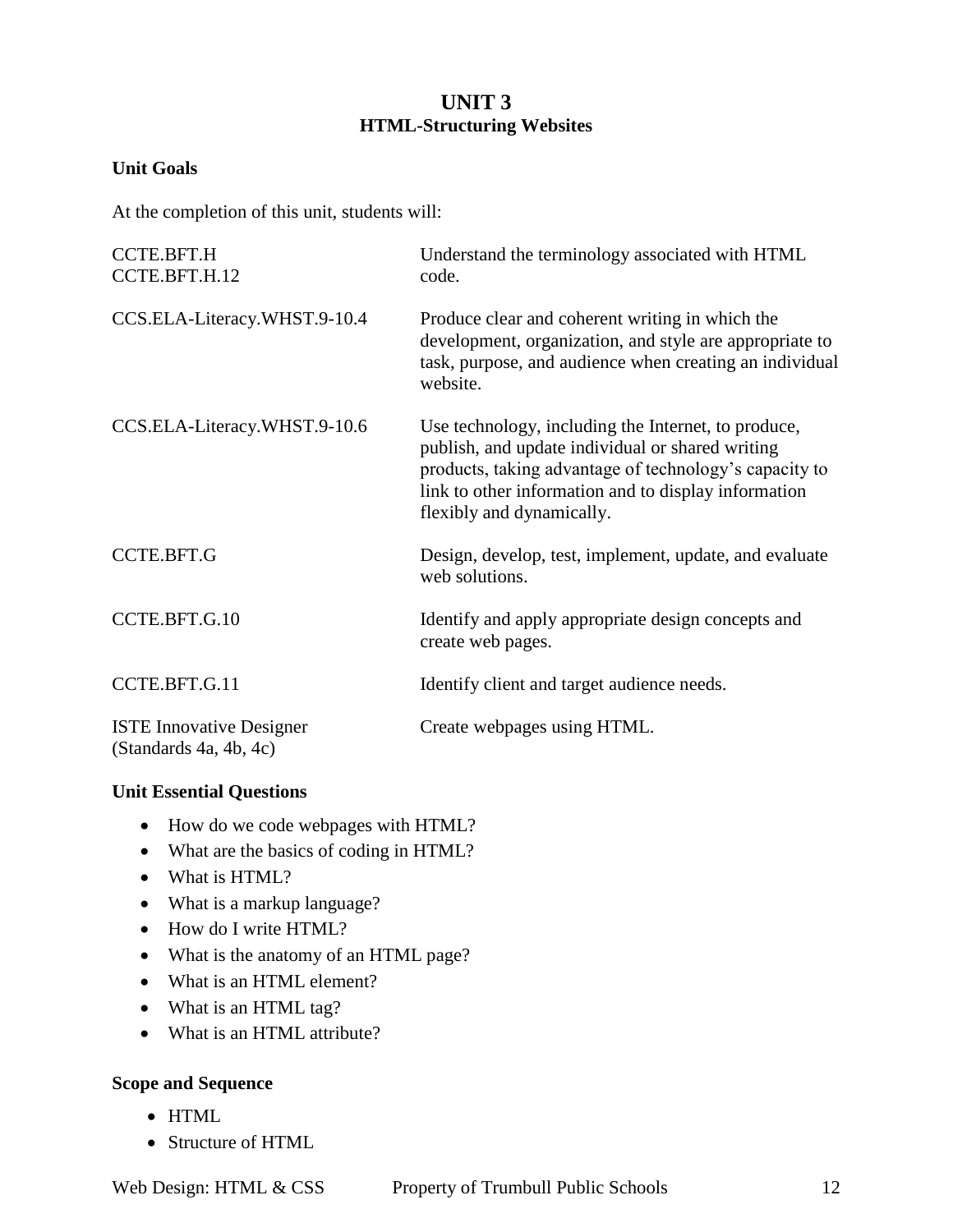- HTML tags, attributes, and elements
- Headings
- Formatting text
- Hyperlinks: Internal and external
- Images
- Copyright
- Ordered and unordered lists
- Tables
- Resizing tables, rows, and columns
- Merging and splitting cells
- Inserting and aligning images
- Styling with HTML

## **Assured Assessment**

- Using HTML code to create a multi-page website including an index page, a schedule page, a hobbies page, a birthday page, etc., with pages linked to one another
- Using HTML to code and create a website about a cartoon character of choice
- Working through the *CodeHS* program, completing exercises to reinforce skills learned

## **Resources**

Core

- Technology hardware and digital resources
- *CodeHS*. [https://codehs.com/.](https://codehs.com/) Accessed November 3, 2020. Web.

## Supplemental

- Various print and digital articles
- Various websites

## **Time Allotment**

• Approximately 5 weeks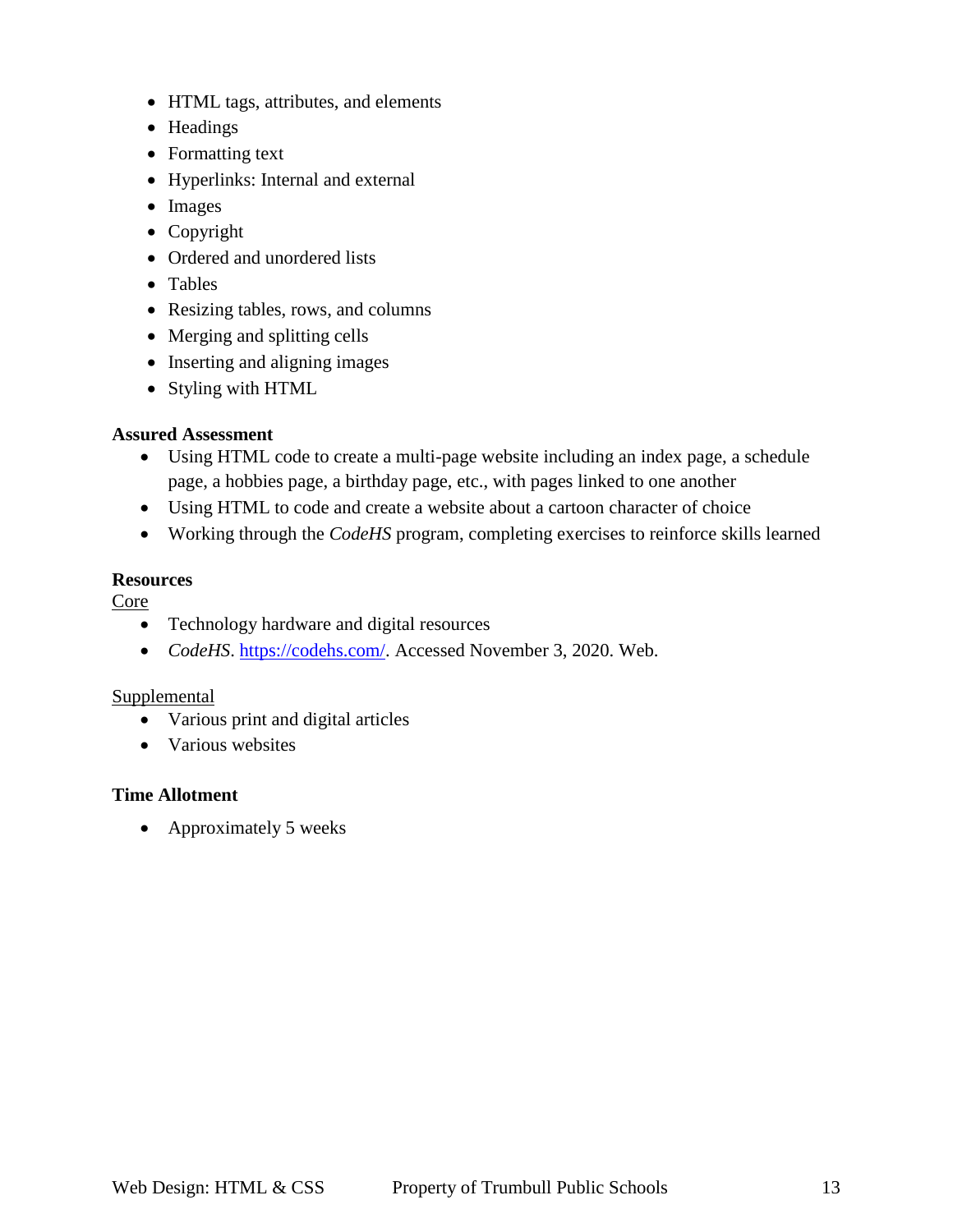## **UNIT 4 CSS-Styling Websites**

## **Unit Goals**

At the completion of this unit, students will:

| <b>CCTE.BFT.H</b><br>CCTE.BFT.H.12                          | Understand the terminology associated with HTML<br>code and CSS.                                                                                                                                                                                       |  |  |  |
|-------------------------------------------------------------|--------------------------------------------------------------------------------------------------------------------------------------------------------------------------------------------------------------------------------------------------------|--|--|--|
| CCS.ELA-Literacy.RST.9-10.7                                 | Identify the components of a style in CSS, as well as<br>CSS style rules.                                                                                                                                                                              |  |  |  |
| CCS.ELA-Literacy.WHST.9-10.4                                | Explain the benefits CSS provides over styling with<br>only HTML.                                                                                                                                                                                      |  |  |  |
| CCS.ELA-Literacy.WHST.9-10.6                                | Use technology, including the Internet, to produce,<br>publish, and update individual or shared writing<br>products, taking advantage of technology's capacity to<br>link to other information and to display information<br>flexibly and dynamically. |  |  |  |
| <b>CCTE.BFT.G</b>                                           | Design, develop, test, implement, update, and evaluate<br>web solutions.                                                                                                                                                                               |  |  |  |
| CCTE.BFT.G.10                                               | Identify and apply appropriate design concepts and<br>create web pages.                                                                                                                                                                                |  |  |  |
| CCTE.BFT.G.11                                               | Identify client and target audience needs.                                                                                                                                                                                                             |  |  |  |
| <b>ISTE Creative Communicator</b><br>(Standards 6b, 6c, 6d) | Create webpages using HTML and additional styling<br>using CSS to introduce color, design, and image<br>manipulation.                                                                                                                                  |  |  |  |
| <b>ISTE Computational Thinker</b><br>(Standards 5c, 5d)     | Identify CSS selectors and rules used on webpages, and<br>use CSS selectors to style webpages.                                                                                                                                                         |  |  |  |

#### **Unit Essential Questions**

- What is Cascading Style Sheets (CSS), and how is the visual look of webpages controlled by using CSS?
- What is the relationship between CSS and HTML?
- What is the difference between internal style and external style?
- What is the order of selector precedence?

#### **Scope and Sequence**

- Cascading Style Sheets (CSS)
- CSS vs. HTML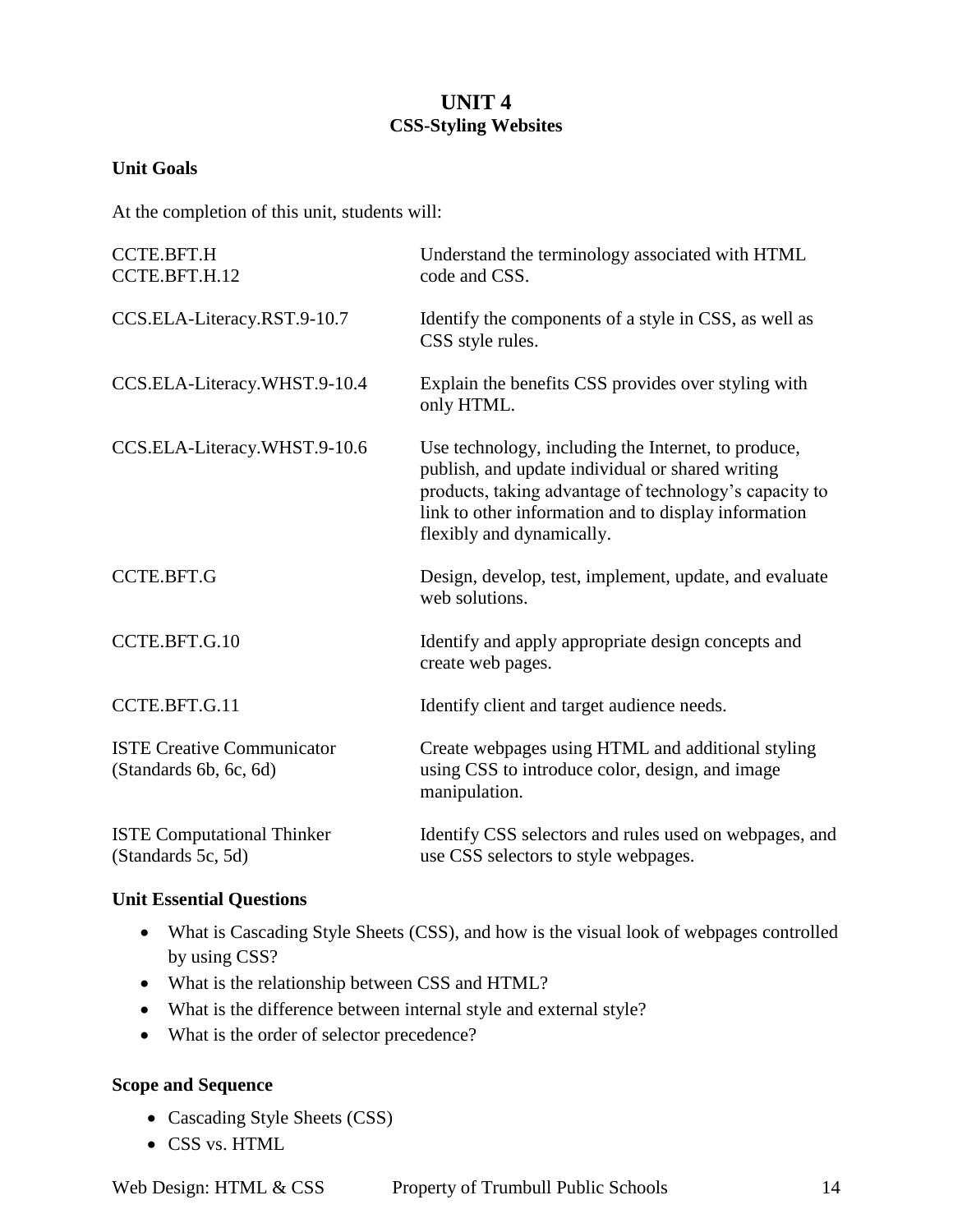- Color in CSS
- Typography in CSS
- The Box Model in CSS
- CSS Selectors such as tag, class, and id
- Differences among styling by tag, class, and id
- CSS override rules
- Page layout techniques

## **Assured Assessment**

- Using HTML code to create a "Pretty Poem / Song Styles" website, applying HTML and CSS style to format and markup the text, and using CSS styling to make several images fit together properly on the webpage
- Using CSS selectors to style previous and new webpages
- Explaining the benefits CSS provides over styling with only HTML
- Identifying CSS Selectors and rules
- Working through the *CodeHS* program, completing exercises to reinforce skills learned

## **Resources**

## Core

- Technology hardware and digital resources
- *CodeHS*. [https://codehs.com/.](https://codehs.com/) Accessed November 3, 2020. Web.

#### Supplemental

- Various print and digital articles
- Various websites

## **Time Allotment**

• Approximately 5 weeks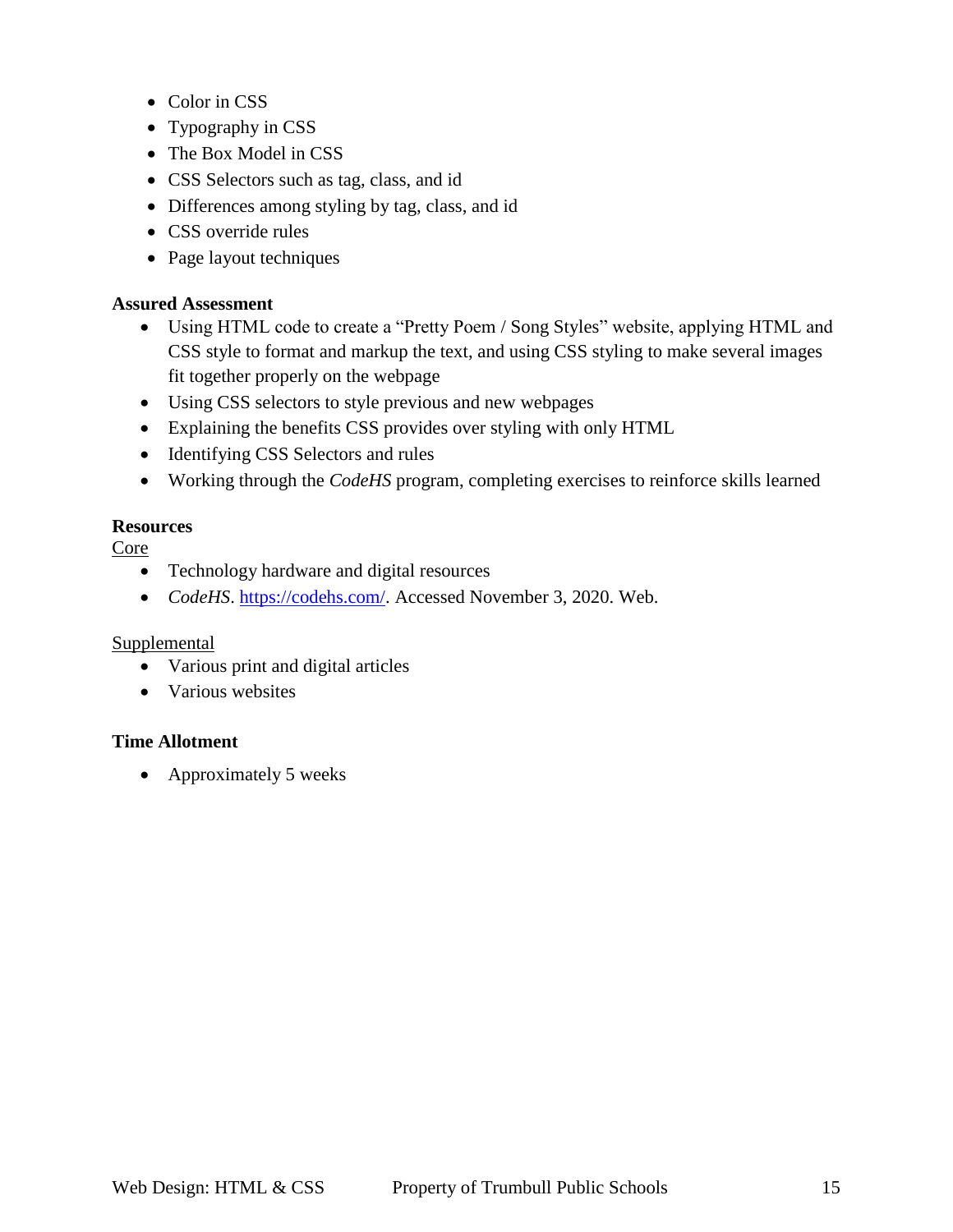## **UNIT 5 Advanced HTML and CSS**

## **Unit Goals**

At the completion of this unit, students will:

| <b>ISTE Creative Communicator</b><br>(Standards 6b, 6c, 6d)                              | Create webpages using HTML, CSS, and JavaScript.                                                                                                                                                                                                       |
|------------------------------------------------------------------------------------------|--------------------------------------------------------------------------------------------------------------------------------------------------------------------------------------------------------------------------------------------------------|
| CCTE.BFT.H<br>CCTE.BFT.H.12                                                              | Understand the terminology associated with HTML,<br>CSS, and JavaScript.                                                                                                                                                                               |
| CCS.ELA-Literacy.WHST.9-10.4<br>CCS.ELA-Literacy.SL.9-10.2<br>CCS.ELA-Literacy.SL.9-10.4 | Produce clear and coherent writing in which the<br>development, organization, and style are appropriate to<br>task, purpose, and audience.                                                                                                             |
| CCS.ELA-Literacy.WHST.9-10.6                                                             | Use technology, including the Internet, to produce,<br>publish, and update individual or shared writing<br>products, taking advantage of technology's capacity to<br>link to other information and to display information<br>flexibly and dynamically. |
| <b>CCTE.BFT.G</b>                                                                        | Design, develop, test, implement, update, and evaluate<br>web solutions.                                                                                                                                                                               |
| CCTE.BFT.G.10                                                                            | Identify and apply appropriate design concepts and<br>create web pages.                                                                                                                                                                                |
| CCTE.BFT.G.11                                                                            | Identify client and target audience needs.                                                                                                                                                                                                             |

## **Unit Essential Questions**

- How do we style webpages?
- What are the purposes for using the div and span tags, and when and why would I use them?
- How can I manipulate HTML content on a webpage?

## **Scope and Sequence**

- Splitting site into separate files
- Iframes and embedding media
- Div and span tags
- CSS combinators
- Special selectors
- Image filters and animation
- Introduction to scripting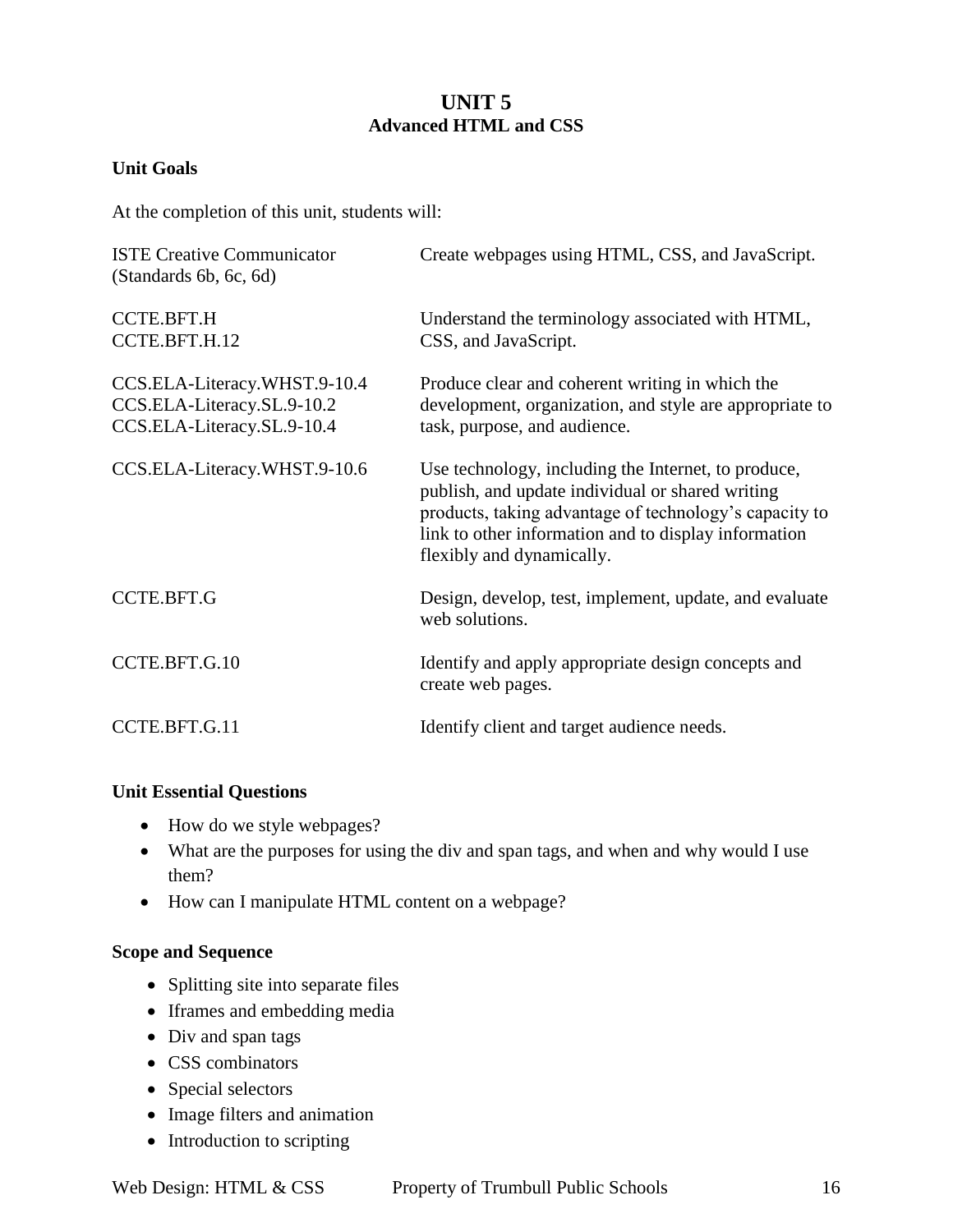- Using JavaScript to show an alert
- Using JavaScript to hide and show content

## **Assured Assessment**

- Using HTML and CSS to code and create a multi-page website
- Using iframes to embed video on new and existing webpages
- Using divs and spans to style HTML elements
- Using CSS styling to elements on click, hover, and set filters to images
- Working through the *CodeHS* program, completing exercises to reinforce skills learned
- Using [www.w3schools.com](http://www.w3schools.com/) to insert JavaScript on webpages
- Using JavaScript to create a clock on a webpage

## **Resources**

Core

- Technology hardware and digital resources
- *CodeHS*. [https://codehs.com/.](https://codehs.com/) Accessed November 3, 2020. Web.
- w3schools.com. [https://www.w3schools.com/.](https://www.w3schools.com/) Accessed November 3, 2020. Web.

## **Supplemental**

- Various print and digital articles
- Various websites

## **Time Allotment**

• Approximately 5 weeks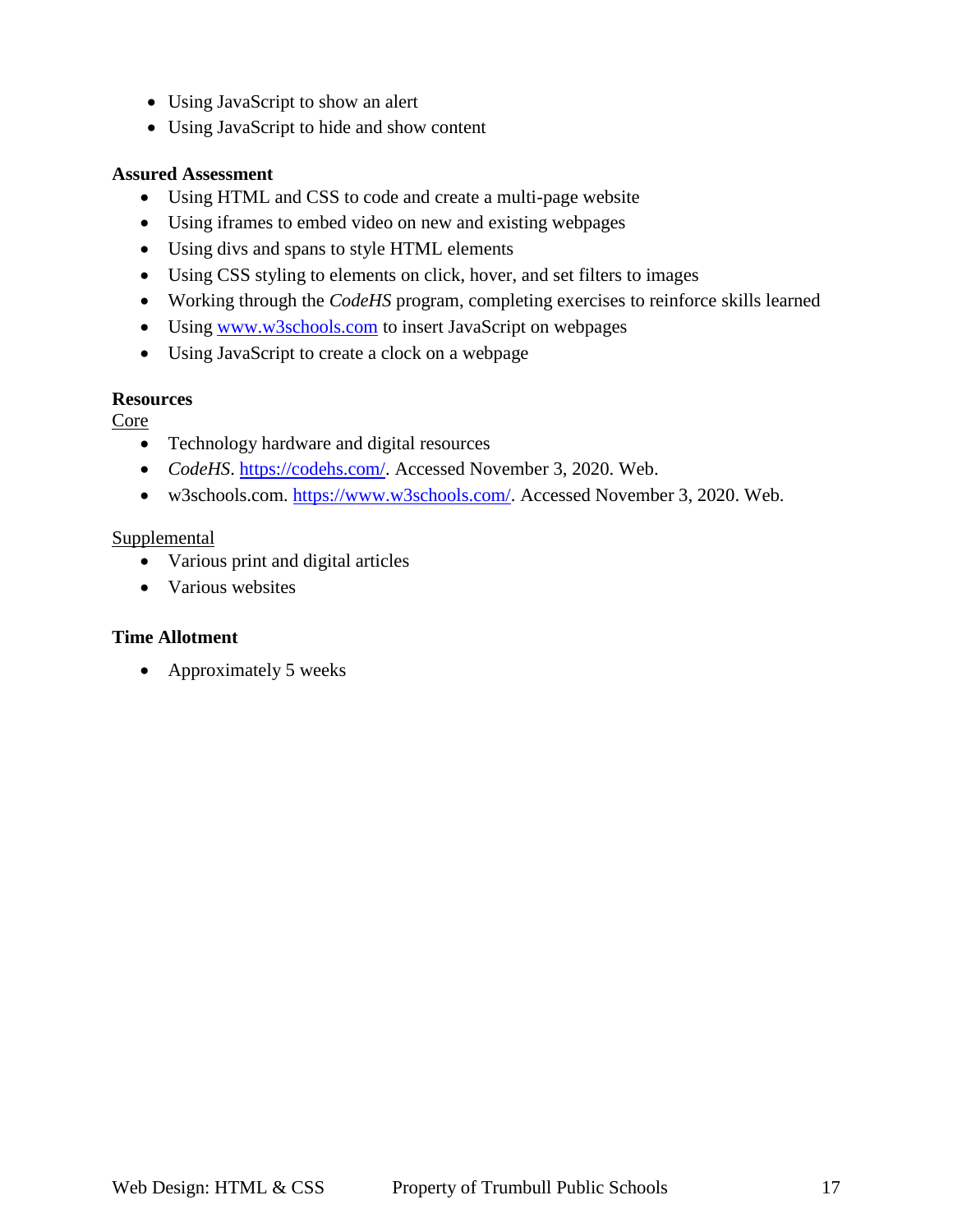## **COURSE CREDIT**

One-half credit in business education One class period daily for a half year

## **PREREQUISITES**

None

## **CURRENT REFERENCES**

- *Codecademy*. [https://www.codecademy.com/.](https://www.codecademy.com/) Accessed November 3, 2020. Web.
- CodeHS. [https://codehs.com/.](https://codehs.com/) Accessed November 3, 2020. Web.
- *HTML Dog*. [https://htmldog.com/.](https://htmldog.com/) Accessed November 3, 2020. Web.
- w3schools.com. [https://www.w3schools.com/.](https://www.w3schools.com/) Accessed November 3, 2020. Web.

## **ASSURED STUDENT PERFORMANCE RUBRICS**

- Trumbull High School School-Wide Reading Rubric (attached)
- Trumbull High School School-Wide Problem-Solving Rubric (attached)
- Trumbull High School School-Wide Independent Learning and Thinking Rubric (attached)
- Web Design: HTML & CSS Evaluating Websites (attached)
- Web Design: HTML & CSS Project 1: Cartoon Character! & Rubric (attached)
- Web Design: HTML & CSS Pretty Poem / Song Styles Activity (attached)
- Web Design: HTML & CSS Advanced HTML and CSS Project (attached)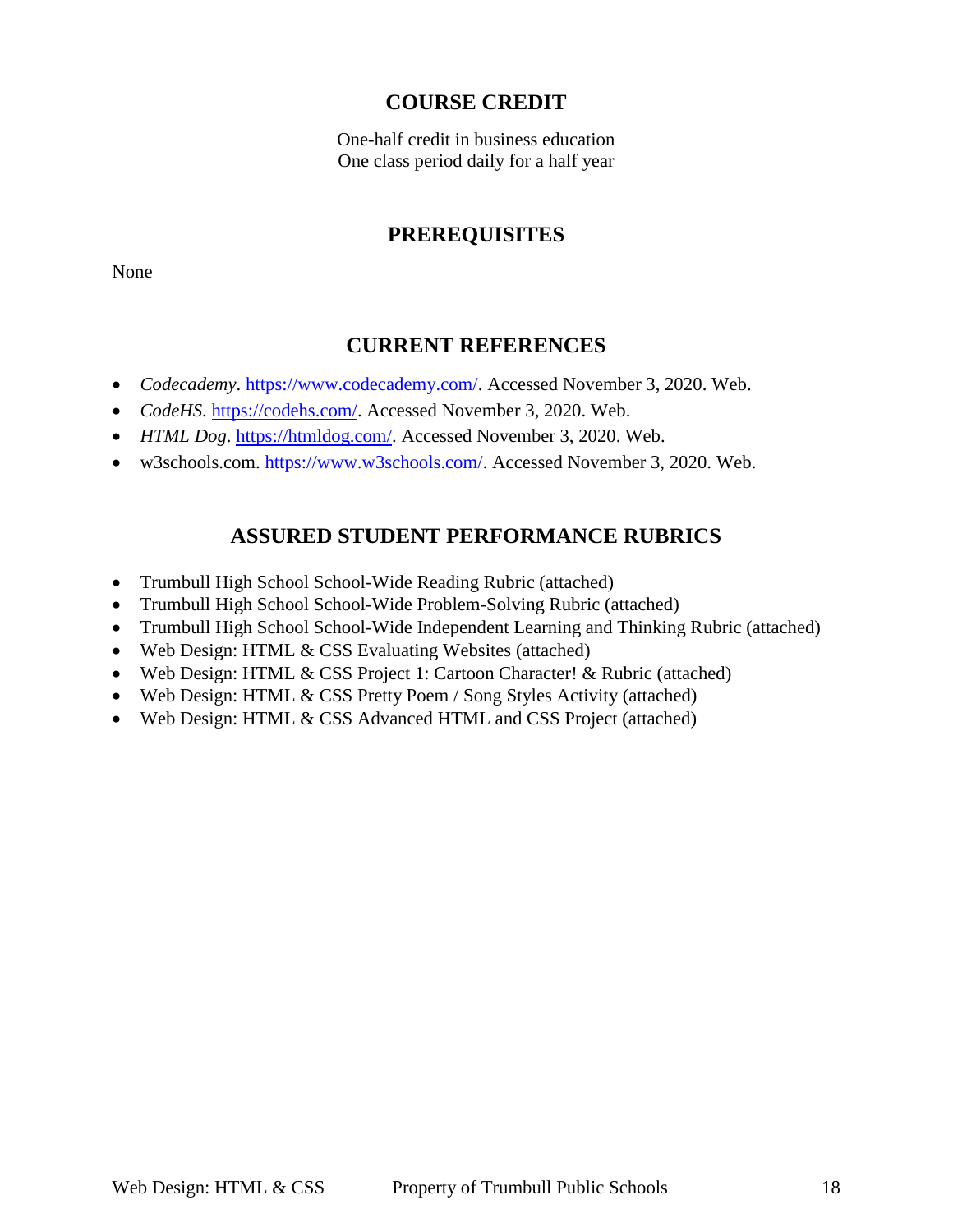| <b>Trumbull High School School-Wide Reading Rubric</b> |  |  |
|--------------------------------------------------------|--|--|
|                                                        |  |  |

| Category/<br>Weight      | <b>Exemplary</b><br><b>Student work:</b>                                                                                                                                                                                                                                                                                                                    | Goal<br>3<br><b>Student work:</b>                                                                                                                                                                                                                                          | <b>Working Toward Goal</b><br><b>Student work:</b>                                                                                                                                                                                                                                                                 | <b>Needs Support</b><br>$1-0$<br><b>Student work:</b>                                                                                                                                                                                                                                                                        |
|--------------------------|-------------------------------------------------------------------------------------------------------------------------------------------------------------------------------------------------------------------------------------------------------------------------------------------------------------------------------------------------------------|----------------------------------------------------------------------------------------------------------------------------------------------------------------------------------------------------------------------------------------------------------------------------|--------------------------------------------------------------------------------------------------------------------------------------------------------------------------------------------------------------------------------------------------------------------------------------------------------------------|------------------------------------------------------------------------------------------------------------------------------------------------------------------------------------------------------------------------------------------------------------------------------------------------------------------------------|
| Respond<br>X             | • Demonstrates<br>exceptional<br>understanding of text<br>by:<br>o Clearly identifying<br>the purpose of the<br>text<br>○ Providing initial<br>reaction richly<br>supported by text<br>o Providing a<br>perceptive<br>interpretation                                                                                                                        | • Demonstrates<br>understanding of text by:<br>o Identifying the<br>fundamental purpose of<br>the text<br>$\circ$ Providing initial<br>reaction supported by<br>text<br>$\circ$ Providing a<br>clear/straightforward<br>interpretation of the text                         | • Demonstrates general<br>understanding of text<br>by:<br>o Partially<br>identifying the<br>purpose of the text<br>Providing initial<br>reaction supported<br>by text<br>Providing a<br>$\circ$<br>superficial<br>interpretation of<br>the text                                                                    | • Demonstrates limited<br>or no understanding<br>of text by:<br>Not identifying the<br>$\circ$<br>purpose of the text<br>O Providing initial<br>reaction not<br>supported by text<br>o Providing an<br>interpretation not<br>supported by the<br>text                                                                        |
| Interpret<br>$\rm X_{-}$ | • Demonstrates<br>exceptional<br>interpretation of text<br>by:<br>o Extensively<br>reshaping,<br>reflecting,<br>revising, and/or<br>deepening initial<br>understanding<br>o Constructing<br>insightful and<br>perceptive ideas<br>about the text<br>o Actively raising<br>critical questions<br>and exploring<br>multiple<br>interpretations of<br>the text | • Demonstrates ability to<br>interpret text by:<br>o Reshaping, reflecting,<br>revising, and/or<br>deepening initial<br>understanding<br>o Summarizing main ideas<br>of text<br>o Actively interpreting<br>text by raising questions<br>and looking for answers<br>in text | • Demonstrates general<br>ability to interpret<br>text by:<br>Guided reflection<br>$\circ$<br>and/or revision of<br>initial<br>understanding<br>Summarizing<br>$\circ$<br>some of the main<br>ideas of text<br>Guided<br>$\circ$<br>interpretation of<br>text by locating<br>answers to given<br>questions in text | • Demonstrates limited<br>ability to interpret text<br>as evidenced by:<br>o Struggle to<br>implement guided<br>reflection and/or<br>revision of initial<br>understanding<br>Struggle to<br>$\circ$<br>summarize any<br>main ideas of text<br>Struggle to<br>$\circ$<br>answer questions<br>by locating<br>responses in text |
| Connect<br>X.            | • Demonstrates<br>perceptive<br>connections<br>o text-to-text<br>o text-to-self<br>$\circ$ text-to-world                                                                                                                                                                                                                                                    | • Demonstrates specific<br>connections<br>$\circ$ text-to-text<br>$\circ$ text-to-self<br>○ text-to-world                                                                                                                                                                  | • Demonstrates general<br>connections<br>o text-to-text<br>o text-to-self<br>$\circ$ text-to-world                                                                                                                                                                                                                 | • Struggles to make<br>connections<br>$\circ$ text-to-text<br>text-to-self<br>text-to-world<br>$\circ$                                                                                                                                                                                                                       |
| Evaluate<br>X.           | • Demonstrates<br>insightful evaluation<br>of text by one or more<br>of the following:<br>o Critical analysis<br>to create a<br>conclusion<br>supported by the<br>text<br>o Perceptive<br>judgments about<br>the quality of the<br>text<br>o Synthesis of text<br>o Expression of a<br>personal opinion                                                     | • Demonstrates an<br>evaluation of text by one<br>or more of the following:<br>o Critical analysis to form<br>a conclusion from the<br>text<br>o Thoughtful judgments<br>about the quality of the<br>text<br>○ Evaluation of text to<br>express personal<br>opinion(s)     | Demonstrates a<br>general evaluation of<br>text by one or more of<br>the following:<br>o Formulation of a<br>superficial<br>conclusion from<br>the text<br>o Assessment of the<br>quality of the text<br>o Use of text to<br>express personal<br>opinion(s)                                                        | Demonstrates a<br>struggle to evaluate<br>text by one or more<br>of the following:<br>o Formulation of a<br>conclusion from<br>the text<br>Assessment of the<br>$\circ$<br>quality of the text<br>O Use of text to<br>express personal<br>opinion(s)                                                                         |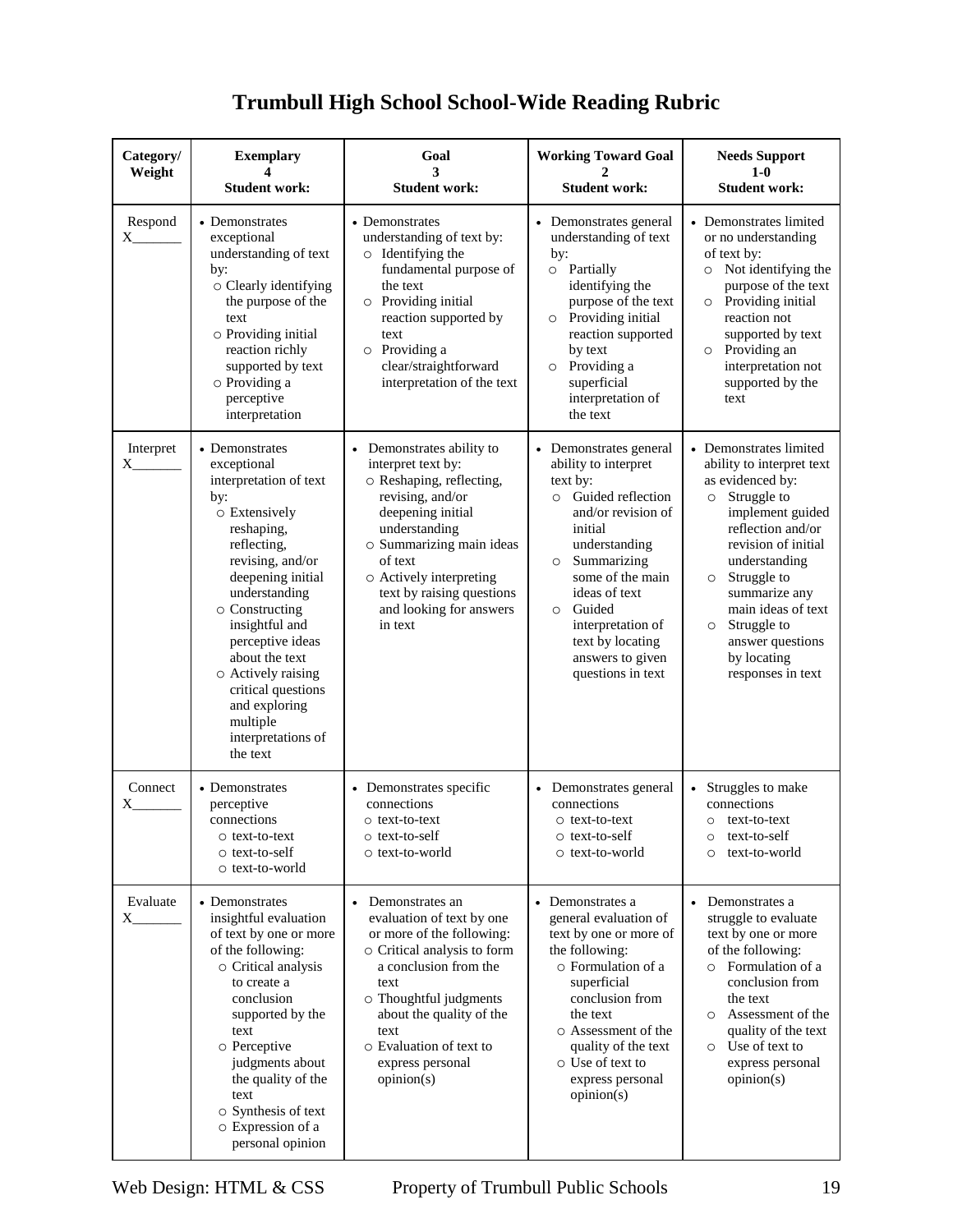## **Trumbull High School School-Wide Problem-Solving through Critical Thinking Rubric**

| Category/<br>Weight                                                        | <b>Exemplary</b>                                                                                                                                                   | Goal<br>3                                                                                                                                                                    | <b>Working Toward</b><br>Goal<br>2                                                                                                                               | <b>Needs Support</b><br>$1-0$                                                                                                                                                |
|----------------------------------------------------------------------------|--------------------------------------------------------------------------------------------------------------------------------------------------------------------|------------------------------------------------------------------------------------------------------------------------------------------------------------------------------|------------------------------------------------------------------------------------------------------------------------------------------------------------------|------------------------------------------------------------------------------------------------------------------------------------------------------------------------------|
| Understanding<br>$X \sim$                                                  | • Student demonstrates<br>clear understanding of<br>the problem and the<br>complexities of the<br>task                                                             | • Student demonstrates<br>sufficient<br>understanding of the<br>problem and most of<br>the complexities of<br>the task                                                       | • Student demonstrates<br>some understanding<br>of the problem but<br>requires assistance to<br>complete the task                                                | • Student demonstrates<br>limited or no<br>understanding of the<br>fundamental problem<br>after assistance with<br>the task                                                  |
| Research<br>$X \sim$                                                       | • Student gathers<br>compelling<br>information from<br>multiple sources<br>including digital, print,<br>and interpersonal                                          | • Student gathers<br>sufficient<br>information from<br>multiple sources<br>including digital,<br>print, and<br>interpersonal                                                 | • Student gathers some<br>information from<br>few sources<br>including digital,<br>print, and<br>interpersonal                                                   | • Student gathers<br>limited or no<br>information                                                                                                                            |
| Reasoning and<br>Strategies                                                | • Student demonstrates<br>strong critical thinking<br>skills to develop a<br>comprehensive plan<br>integrating multiple<br>strategies                              | • Student demonstrates<br>sufficient critical<br>thinking skills to<br>develop a cohesive<br>plan integrating<br>strategies                                                  | • Student<br>demonstrates some<br>critical thinking<br>skills to develop a<br>plan integrating<br>some strategies                                                | Student demonstrates<br>limited or no critical<br>thinking skills and no<br>plan                                                                                             |
| <b>Final Product</b><br>and/or<br>Presentation<br>$X$ <sub>_________</sub> | • Solution shows deep<br>understanding of the<br>problem and its<br>components<br>• Solution shows<br>extensive use of $21^{st}$ -<br>century technology<br>skills | • Solution shows<br>sufficient<br>understanding of the<br>problem and its<br>components<br>• Solution shows<br>sufficient use of $21^{st}$ -<br>century technology<br>skills | • Solution shows some<br>understanding of the<br>problem and its<br>components<br>• Solution shows some<br>use of 21 <sup>st</sup> -century<br>technology skills | Solution shows<br>limited or no<br>understanding of the<br>problem and its<br>components<br>• Solution shows<br>limited or no use of<br>$21st$ -century<br>technology skills |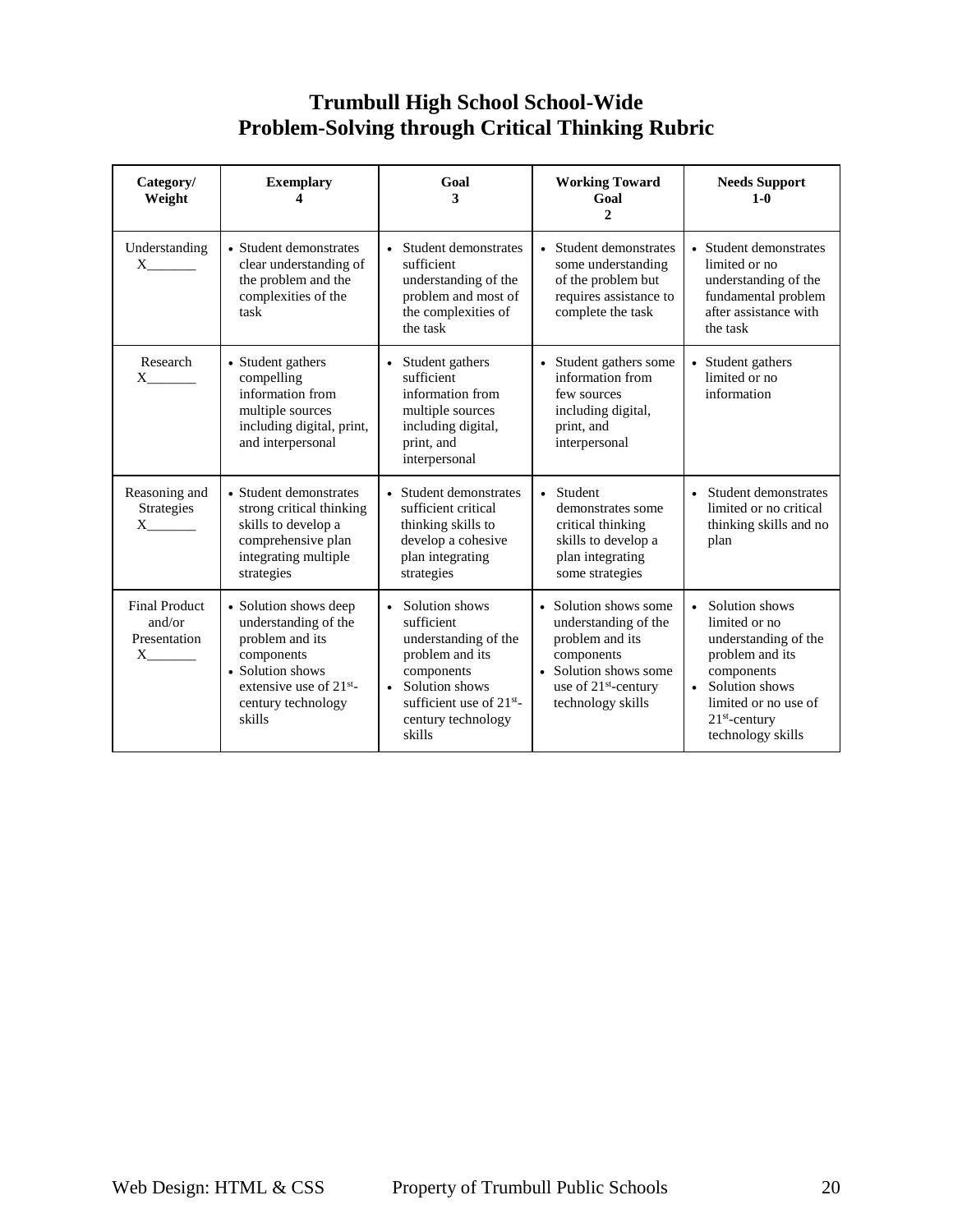## **Trumbull High School School-Wide Independent Learning and Thinking Rubric**

| Category/<br>Weight                                  | <b>Exemplary</b>                                                                                                                                                                                                                                                                 | Goal<br>3                                                                                                                                                                                                                                                                  | <b>Working Toward</b><br>Goal<br>2                                                                                                                                                                                                        | <b>Needs Support</b><br>$1-0$                                                                                                                                                                                                                                                 |
|------------------------------------------------------|----------------------------------------------------------------------------------------------------------------------------------------------------------------------------------------------------------------------------------------------------------------------------------|----------------------------------------------------------------------------------------------------------------------------------------------------------------------------------------------------------------------------------------------------------------------------|-------------------------------------------------------------------------------------------------------------------------------------------------------------------------------------------------------------------------------------------|-------------------------------------------------------------------------------------------------------------------------------------------------------------------------------------------------------------------------------------------------------------------------------|
| Proposal<br>$X \sim$                                 | • Student demonstrates a<br>strong sense of<br>initiative by generating<br>compelling questions,<br>creating uniquely<br>original projects/work                                                                                                                                  | • Student demonstrates<br>initiative by<br>generating<br>appropriate<br>questions, creating<br>original<br>projects/work                                                                                                                                                   | • Student<br>demonstrates some<br>initiative by<br>generating questions,<br>creating appropriate<br>projects/work                                                                                                                         | • Student demonstrates<br>limited or no<br>initiative by<br>generating few<br>questions and creating<br>projects/work                                                                                                                                                         |
| Independent<br>Research &<br>Development<br>$X \sim$ | • Student is analytical,<br>insightful, and works<br>independently to reach<br>a solution                                                                                                                                                                                        | • Student is analytical,<br>and works<br>productively to reach<br>a solution                                                                                                                                                                                               | • Student reaches a<br>solution with<br>direction                                                                                                                                                                                         | • Student is unable to<br>reach a solution<br>without consistent<br>assistance                                                                                                                                                                                                |
| Presentation of<br><b>Final Product</b><br>$X \sim$  | • Presentation shows<br>compelling evidence of<br>an independent learner<br>and thinker<br>• Solution shows deep<br>understanding of the<br>problem and its<br>components<br>• Solution shows<br>extensive and<br>appropriate application<br>of 21 <sup>st</sup> -century skills | • Presentation shows<br>clear evidence of an<br>independent learner<br>and thinker<br>Solution shows<br>$\bullet$<br>adequate<br>understanding of the<br>problem and its<br>components<br>Solution shows<br>$\bullet$<br>adequate application<br>of $21st$ -century skills | • Presentation shows<br>some evidence of an<br>independent learner<br>and thinker<br>• Solution shows some<br>understanding of the<br>problem and its<br>components<br>• Solution shows some<br>application of $21st$ -<br>century skills | • Presentation shows<br>limited or no<br>evidence of an<br>independent learner<br>and thinker<br>• Solution shows<br>limited or no<br>understanding of the<br>problem and its<br>components<br>• Solution shows<br>limited or no<br>application of $21st$ -<br>century skills |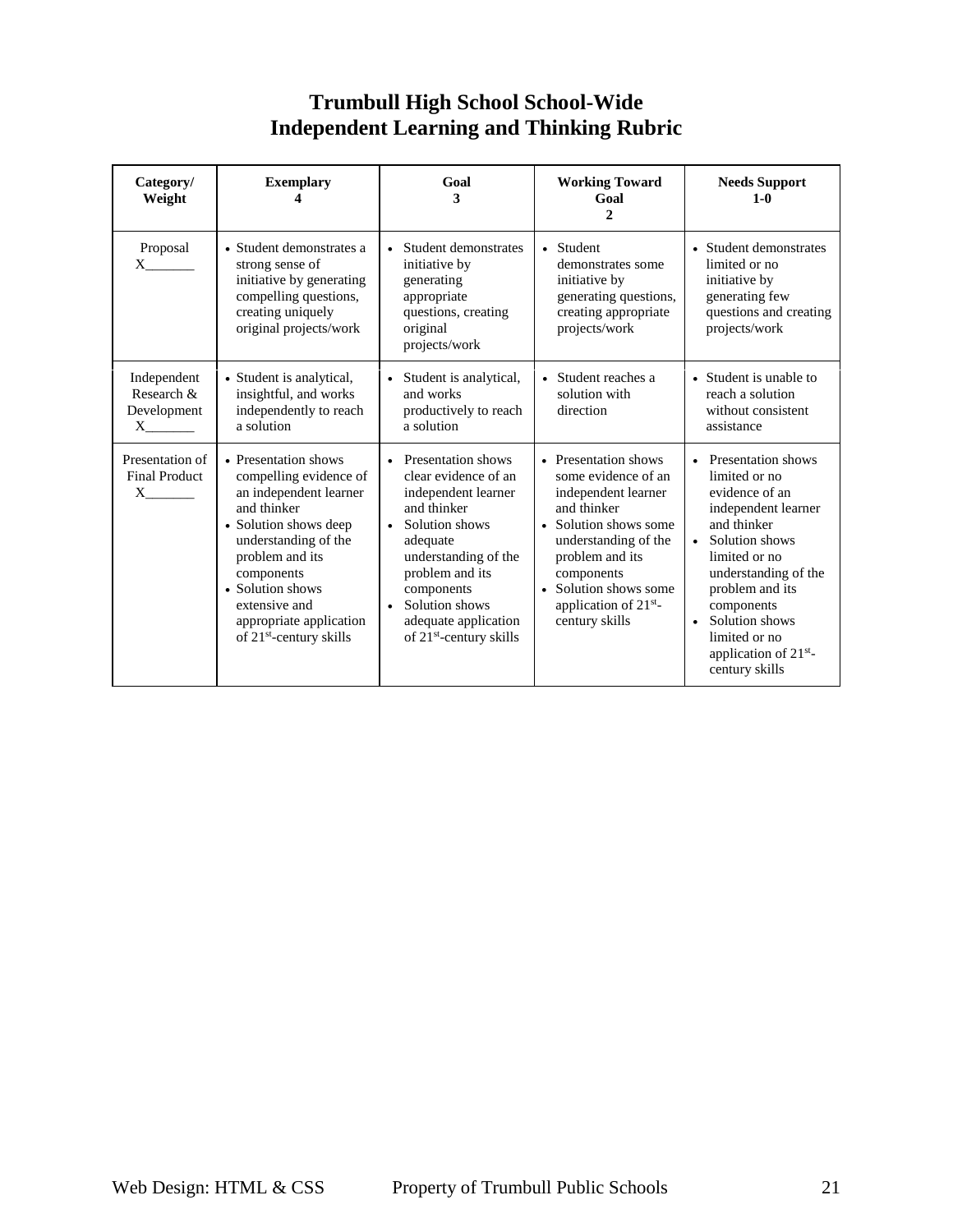## **Web Design: HTML & CSS Evaluating Websites**

**Part 1: You are going to browse the Internet to find different websites that you consider successful and unsuccessful. Please use the suggested links, although you may find your own as well.**

- Click this link to access award-winning websites: [https://winners.webbyawards.com/winners.](https://winners.webbyawards.com/winners)
- Click on either link to access articles about poor/bad websites[:](https://blog.rankingbyseo.com/bad-websites/) <https://www.rankingbyseo.com/blog/bad-websites/> or [https://www.elegantthemes.com/blog/resources/bad-web-design-a-look-at-the-most](https://www.elegantthemes.com/blog/resources/bad-web-design-a-look-at-the-most-hilariously-terrible-websites-from-around-the-web)[hilariously-terrible-websites-from-around-the-web.](https://www.elegantthemes.com/blog/resources/bad-web-design-a-look-at-the-most-hilariously-terrible-websites-from-around-the-web)

**Part 2: Once you have browsed different websites, you need to pick one successful website and one unsuccessful, bad website for which to fill out the following (1 pt. each, unless stated differently).**

**Successful Website**

| <b>Website address:</b> |  |
|-------------------------|--|
| Name of site:           |  |

**How would you rate the website on the following? Put an X in each box that applies.**

|                                                                                                                                                                                         | <b>Strongly</b><br><b>Disagree</b> | $\mathbf{2}$ -<br><b>Disagree</b> | $3-$<br>No<br>Opinion | Agree | $5-$<br><b>Strongly</b><br>Agree |
|-----------------------------------------------------------------------------------------------------------------------------------------------------------------------------------------|------------------------------------|-----------------------------------|-----------------------|-------|----------------------------------|
| Layout:<br>The overall layout of the<br>website was organized<br>nicely.                                                                                                                |                                    |                                   |                       |       |                                  |
| <b>Accessibility/Design:</b><br>The text was legible, the<br>colors were easy on the eyes,<br>there was a good amount of<br>white space, and the overall<br>look of the site was great! |                                    |                                   |                       |       |                                  |
| <b>Navigation:</b><br>The website was easy to<br>access and navigate through.                                                                                                           |                                    |                                   |                       |       |                                  |
| <b>Content:</b><br>The website's information<br>was compelling, easy to<br>read, and easy to process.                                                                                   |                                    |                                   |                       |       |                                  |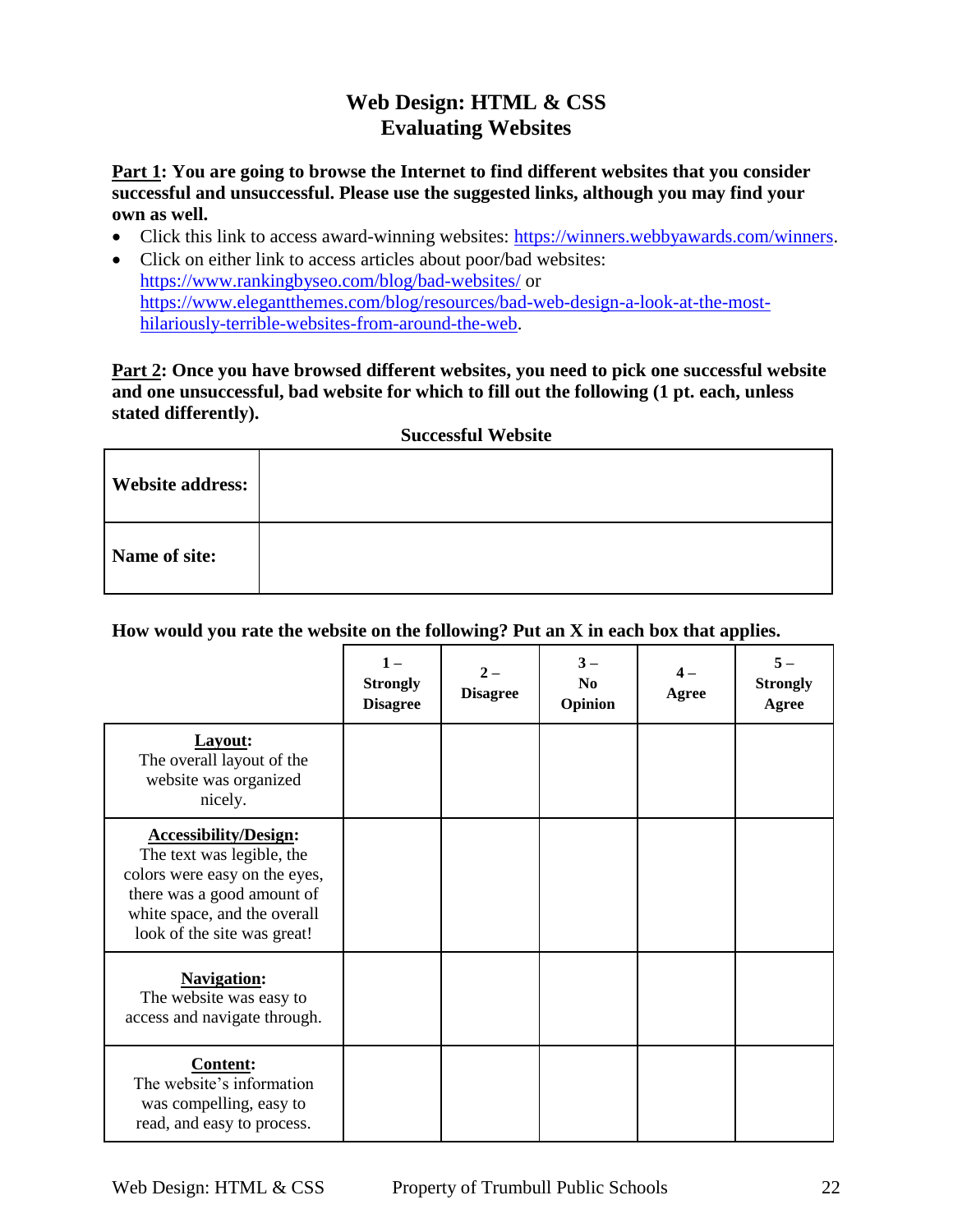| <b>Media:</b><br>The webpage had pictures,<br>videos, and audio that<br>enhanced the website.   |  |  |  |
|-------------------------------------------------------------------------------------------------|--|--|--|
| <b>Audience:</b><br>It was easy to understand<br>who the website's target<br>audience is.       |  |  |  |
| <b>Overall Feel:</b><br>The website was highly<br>responsive, functional,<br>quick, and useful. |  |  |  |

**Write a paragraph about why you felt this website was successful and what you liked the**  most about it. You must include/discuss the 8 Principles of Successful Web Design in your **answer! (5 points)**

## **Unsuccessful Website**

| <b>Website address:</b> |  |
|-------------------------|--|
| Name of site:           |  |

## **How would you rate the website on the following? Put an X in each box that applies.**

|                                                                          | $1 -$<br><b>Strongly</b><br><b>Disagree</b> | $2-$<br><b>Disagree</b> | $3-$<br>No<br>Opinion | $4-$<br>Agree | <b>Strongly</b><br>Agree |
|--------------------------------------------------------------------------|---------------------------------------------|-------------------------|-----------------------|---------------|--------------------------|
| Layout:<br>The overall layout of the<br>website was organized<br>nicely. |                                             |                         |                       |               |                          |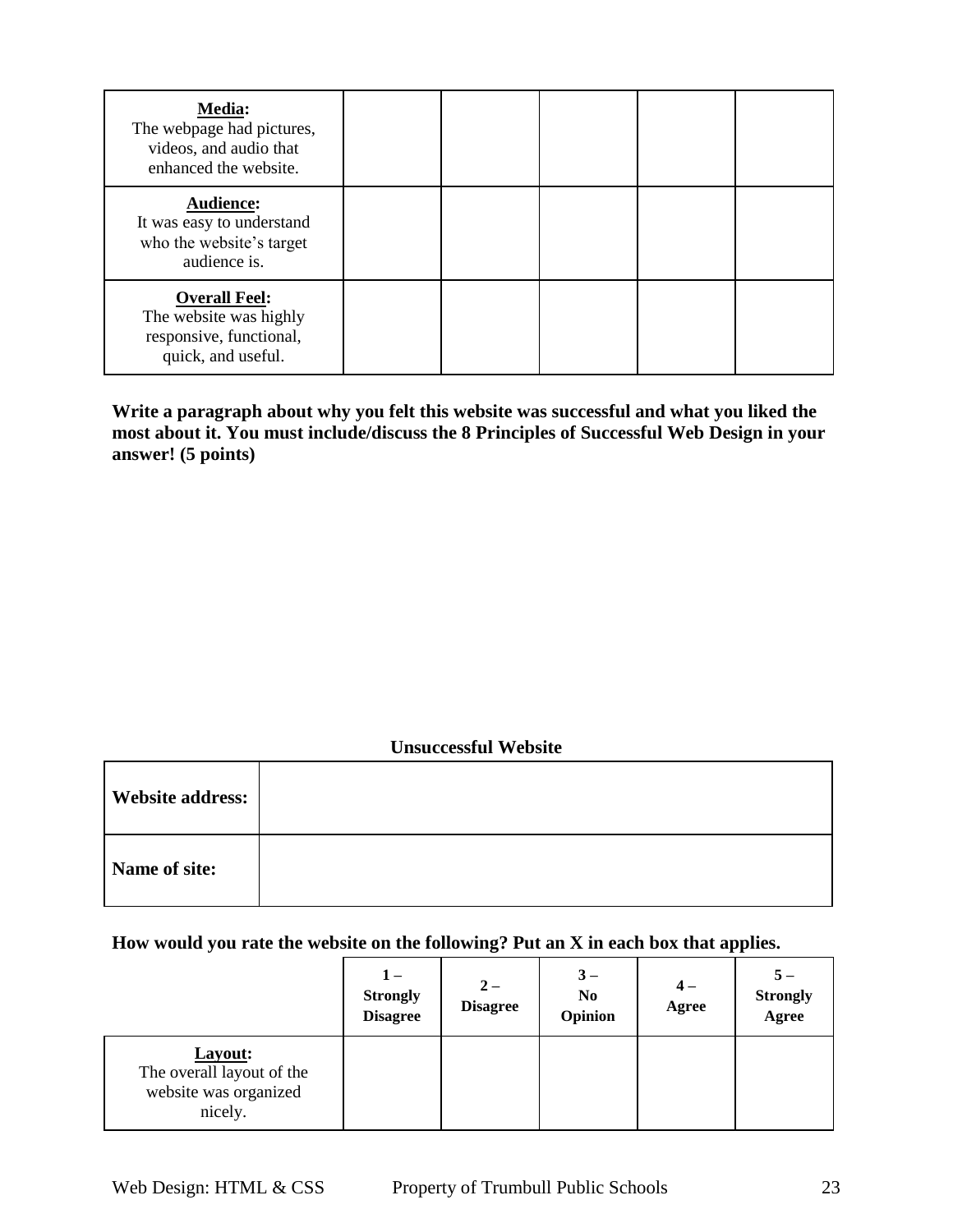| <b>Accessibility/Design:</b><br>The text was legible, the<br>colors were easy on the eyes,<br>there was a good amount of<br>white space, and the overall<br>look of the site was great! |  |  |  |
|-----------------------------------------------------------------------------------------------------------------------------------------------------------------------------------------|--|--|--|
| <b>Navigation:</b><br>The website was easy to<br>access and navigate through.                                                                                                           |  |  |  |
| Content:<br>The website's information<br>was compelling, easy to<br>read, and easy to process.                                                                                          |  |  |  |
| Media:<br>The webpage had pictures,<br>videos, and audio that<br>enhanced the website.                                                                                                  |  |  |  |
| <b>Audience:</b><br>It was easy to understand<br>who the website's target<br>audience is.                                                                                               |  |  |  |
| <b>Overall Feel:</b><br>The website was highly<br>responsive, functional,<br>quick, and useful.                                                                                         |  |  |  |

**Write a paragraph about why you felt this website was unsuccessful and what you disliked the most about it. You must include/discuss the 8 Principles of Successful Web Design in your answer! (5 points)**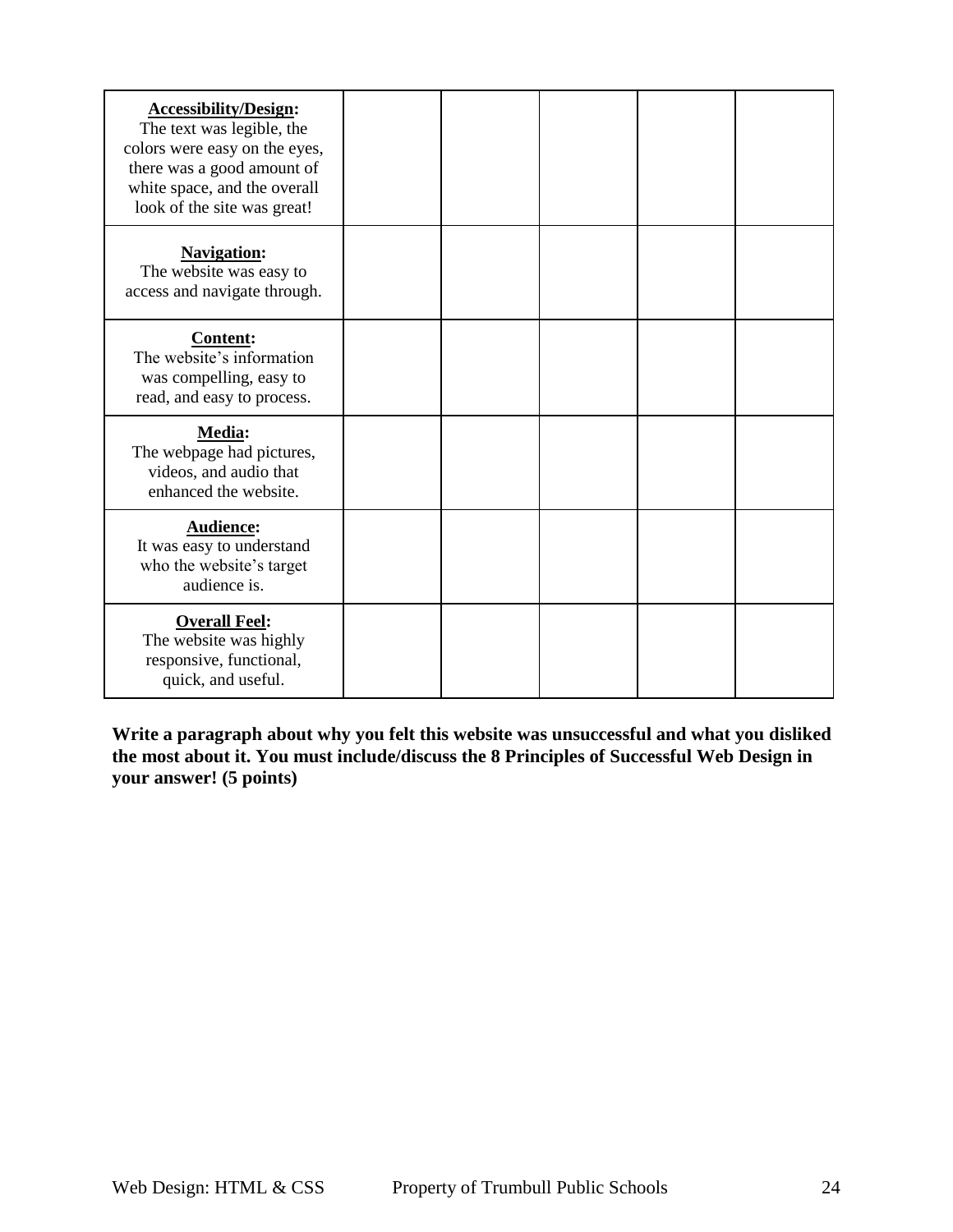## **Web Design: HTML & CSS Cartoon Character!**

**Project Objective:** Demonstrate skills from Lessons 1-6 by creating a one-page website on a character of your choice!



**Directions:** Open up a new program in your CodeHS Sandbox! Name this project "Project 1."

## **Contents:** index.HTML page

- 1. Images of cartoon character
- 2. Description of cartoon character (should be about two paragraphs)
- 3. Timeline of cartoon character with 10 interesting facts (see example)

#### **Required Components:**

You must demonstrate understanding of Lessons 1-6 and creativity in this project. This will be an original website; you cannot copy code from other activities. Attached is just an example!

Website considers the [8 Principles of Successful Web Design.](https://www.cleverism.com/web-design-principles-successful-websites/)

Website contains:

- All required content information on index.HTML page
- HTML structure tags
- Formatting such as <hr>>>>>><i><sub><sup><mark> entity/symbols etc.
- **Attributes** such as style, href, src, title, width, height, target, alt
- 5 images at least 2 must be sourced!
- 10 related hyperlinks

**Must** include symbol for copyright, year, your name.

Evidence of effort which includes applying a **new** skill from w3schools to your site!

*Caution:* You must be able to explain your code! For example, you cannot use CSS and not understand what it means. You cannot just copy and paste the code from w3Schools.

Extra Credit: Use an [Image Map](https://www.image-map.net/) to create an image map for one of your images!

Things to do:

- Choose a cartoon character of your choice.
- Write a two-paragraph description of the cartoon character. Make it interesting! Some prompts to get you started are:
	- Who is the character?
	- What show is the character from?
	- What kind of activities is the character involved in?
	- Are there any really interesting facts about the character?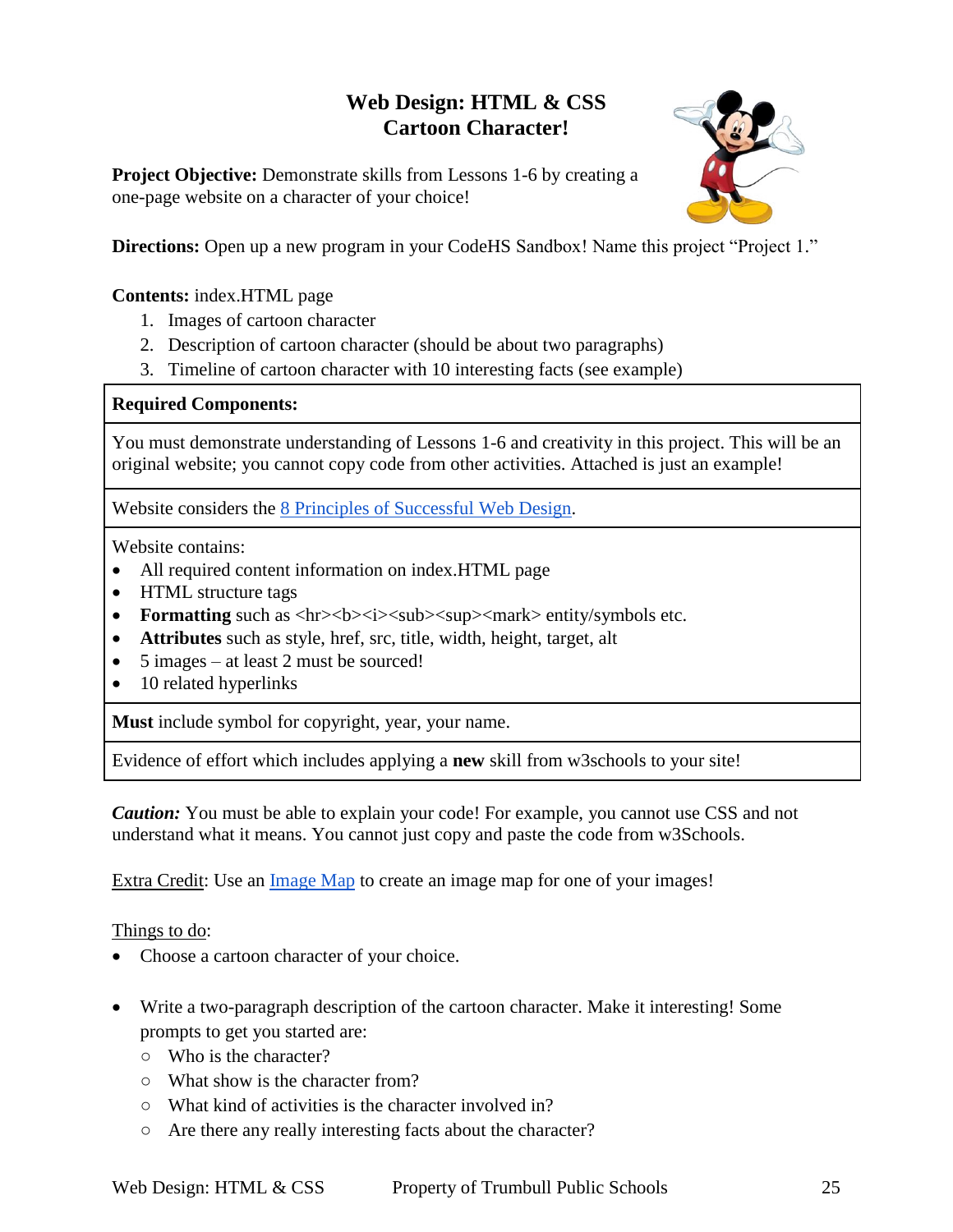- Research a timeline of the major or key events in the character's history. (See example.)
- Find your images and make sure to source 2 that you are using in your page. Enter the urls below:
- Decide what colors you want to use for your site.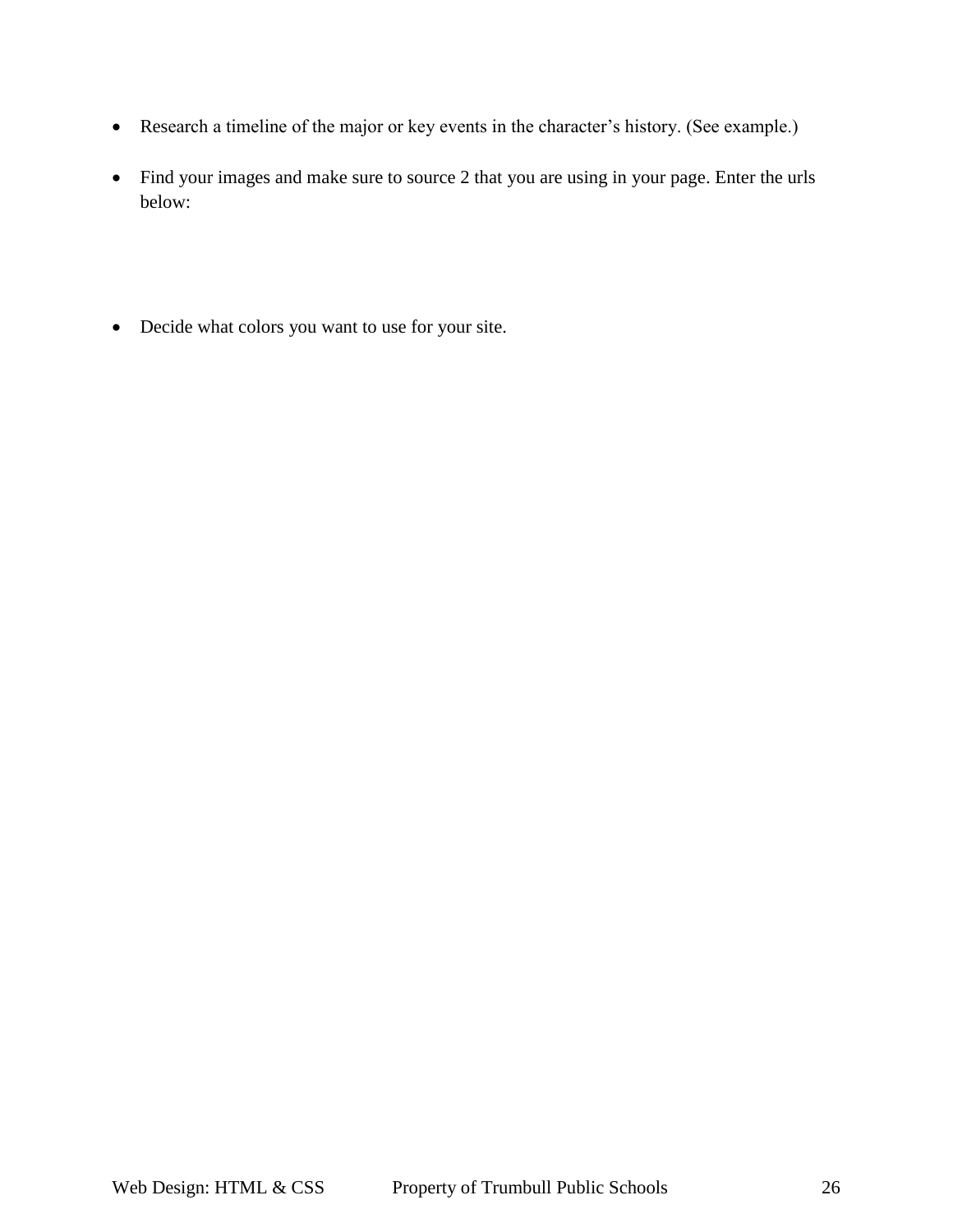|                                                                                                               | <b>Exemplary</b>                                                                                                                                                                                                                                                                                                                     | Goal                                                                                                                                                                                                                                                                    | <b>Working towards</b><br>Goal                                                                                                                                                                                                                                                                | <b>Needs Support</b>                                                                                                                                                                                                                                                                           |
|---------------------------------------------------------------------------------------------------------------|--------------------------------------------------------------------------------------------------------------------------------------------------------------------------------------------------------------------------------------------------------------------------------------------------------------------------------------|-------------------------------------------------------------------------------------------------------------------------------------------------------------------------------------------------------------------------------------------------------------------------|-----------------------------------------------------------------------------------------------------------------------------------------------------------------------------------------------------------------------------------------------------------------------------------------------|------------------------------------------------------------------------------------------------------------------------------------------------------------------------------------------------------------------------------------------------------------------------------------------------|
| Layout<br>Design<br><b>Evidence of</b><br><b>8 Principles</b><br>of<br><b>Successful</b><br><b>Web Design</b> | Each page is<br>$\bullet$<br>exceptionally<br>attractive and<br>visually<br>pleasing with<br>complementing<br>colors.<br>Text is easy to<br>$\bullet$<br>read.<br><b>Backgrounds</b><br>$\bullet$<br>enhance the<br>page.<br>No spelling or<br>$\bullet$<br>grammatical<br>errors.<br>User can easily<br>$\bullet$<br>navigate site. | The pages are<br>eye-catching<br>and attractive.<br>Test is easy to<br>$\bullet$<br>read.<br><b>Backgrounds</b><br>$\bullet$<br>are appropriate.<br>May be some<br>$\bullet$<br>spelling or<br>grammatical<br>errors.<br>User can easily<br>$\bullet$<br>navigate site. | The pages are<br>$\bullet$<br>not consistent<br>to the theme<br>throughout the<br>website.<br>Text may be<br>$\bullet$<br>difficult to read.<br><b>Backgrounds</b><br>$\bullet$<br>are distracting.<br>Spelling and<br>$\bullet$<br>grammatical<br>errors exist.<br>Site may be<br>confusing. | The pages are<br>$\bullet$<br>unattractive,<br>with clashing<br>colors.<br>Text is difficult<br>$\bullet$<br>to read.<br><b>Backgrounds</b><br>$\bullet$<br>are distracting.<br>Several spelling<br>$\bullet$<br>and<br>grammatical<br>errors exist.<br>Site may be<br>$\bullet$<br>confusing. |
| <b>Images</b>                                                                                                 | Each page has<br>$\bullet$<br>images<br>correctly<br>formatted with<br>source when<br>applicable.<br>Images are<br>$\bullet$<br>relevant.<br>Images use<br>$\bullet$<br>several<br>attributes to<br>improve site<br>such as alt,<br>width, height,<br>title.                                                                         | Images are<br>$\bullet$<br>mostly<br>formatted with<br>source when<br>applicable.<br>Images are<br>$\bullet$<br>relevant.<br>Evidence of<br>$\bullet$<br>attributes.                                                                                                    | Images do not<br>$\bullet$<br>work on every<br>page and do not<br>fit with the<br>topic.<br>Attributes are<br>$\bullet$<br>missing.                                                                                                                                                           | There are no<br>$\bullet$<br>photos, photos<br>are incorrectly<br>formatted,<br>and/or photos<br>are missing<br>source.                                                                                                                                                                        |
| <b>Navigation</b><br><b>Links</b>                                                                             | Links are<br>$\bullet$<br>formatted<br>correctly and<br>working<br>without error.<br>Website<br>contains at least<br>10 links.<br>Links are<br>$\bullet$<br>relevant to the<br>topic.                                                                                                                                                | Links are<br>$\bullet$<br>formatted<br>correctly with<br>few errors.<br>Website is<br>missing<br>additional links.<br>Some links are<br>$\bullet$<br>not relevant to<br>the topic.                                                                                      | User may be<br>$\bullet$<br>confused<br>navigating<br>through links.<br>Formatting is<br>$\bullet$<br>missing.<br>Some links may<br>$\bullet$<br>not work.                                                                                                                                    | The user may<br>be lost or links<br>may be missing<br>and not<br>working.                                                                                                                                                                                                                      |

## **Web Design: HTML & CSS Cartoon Character! Rubric**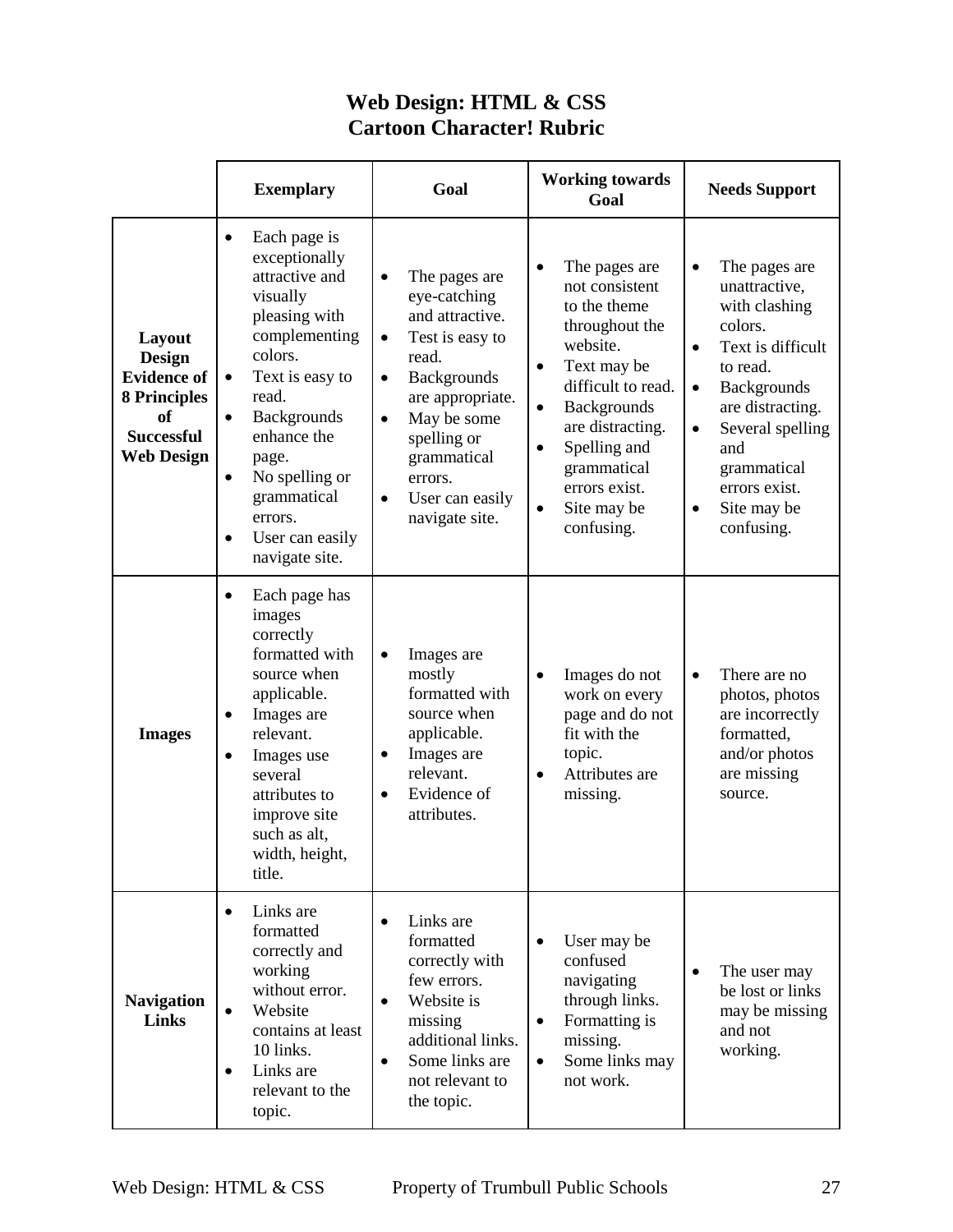| <b>Overall</b><br><b>Meeting of</b><br>Project<br><b>Objectives</b> | $\bullet$<br>$\bullet$ | All project<br>requirements<br>are met or<br>exceeded.<br>Website meets<br>objectives,<br>including<br>correct use and<br>variety of tags,<br>formatting, and<br>style.<br>Evidence of<br>incorporating a<br>new skill. | $\bullet$<br>$\bullet$ | Most project<br>requirements<br>are met.<br>Student did<br>what was<br>required. | ٠ | Missing project<br>requirements on<br>some of the<br>pages, such as<br>correct use of<br>tags,<br>formatting,<br>and/or style. | $\bullet$ | Overall project<br>is incomplete or<br>missing pages.<br>Incorrect use of<br>tags,<br>formatting, and<br>style. |
|---------------------------------------------------------------------|------------------------|-------------------------------------------------------------------------------------------------------------------------------------------------------------------------------------------------------------------------|------------------------|----------------------------------------------------------------------------------|---|--------------------------------------------------------------------------------------------------------------------------------|-----------|-----------------------------------------------------------------------------------------------------------------|
| <b>Effort</b>                                                       | ٠                      | Exceptional                                                                                                                                                                                                             | ٠                      | Above Average                                                                    | ٠ | Average                                                                                                                        |           | <b>Below Average</b>                                                                                            |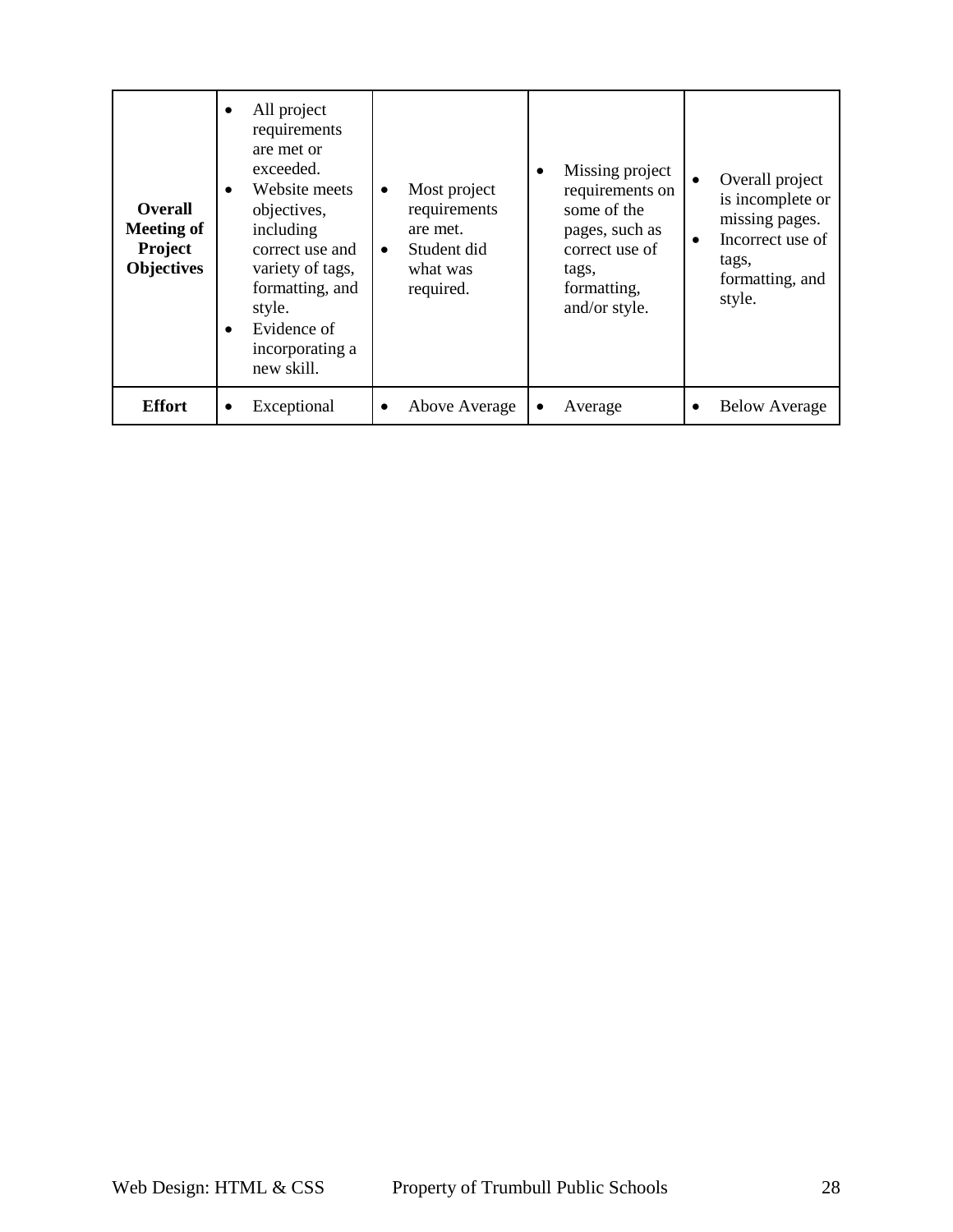## **Web Design: HTML & CSS Pretty Poem / Song Styles Activity**

**Project Objective:** Practice and demonstrate mastery of styling in HTML as well as basic HTML concepts.

**Directions:** Open up CodeHS. Create a new program called "poem.HTML."

**Task:** Style a Poem or Song of your choice.

**Step 1:** Find a poem. Copy and paste it into your web editor and format below into stanzas with all the required tags.

You can go here [\(https://fizzyfunnyfuzzy.com\)](https://fizzyfunnyfuzzy.com/) or use a poem or appropriate (no swearing) song of your choice.

Make the below changes to the poem:

- □ Insert a background color.
- □ Create a main page font color.
- $\Box$  Center-align the heading and change the color.
- $\Box$  Italicize one of the words in your heading.
- $\Box$  In the first stanza, strike through a word the author used and replace it with a word you like better (example: hot blazing).
- $\Box$  In the first stanza, after some word, add a subscript with a comment related to the poem.
- $\Box$  In the second stanza, italicize 2 words on the first line and bold 2 words on the last line.
- $\Box$  In one of your stanzas, create a "tooltip/pop up" that comments on a word or phrase.
- $\Box$  After the last stanza of the poem, create a new stanza that is in addition to the poem. It can be silly and not make much sense, but maybe make it rhyme! This stanza should be rightaligned with the page and in a color of your choice (different from main). Use a HEX code.
- $\Box$  Insert the copyright symbol, year, your name.
- $\Box$  Add a horizontal rule and style it! before the copyright line.
- $\Box$  Make the copyright year a bold and different color.
- $\Box$  After the copyright line create a new stanza that is your name in italics and centered.
- $\Box$  Before your name add a horizontal rule. Style it!
- $\Box$  Change your name to be an H3 tag.
- $\Box$  Add at least 5 symbols/entity tags throughout the poem.
- $\Box$  Add at least 1 image, and link it to the source of your poem
- $\Box$  Add this site to your About Me Website under Websites I've Made.
- $\Box$  Add a new skill to this site!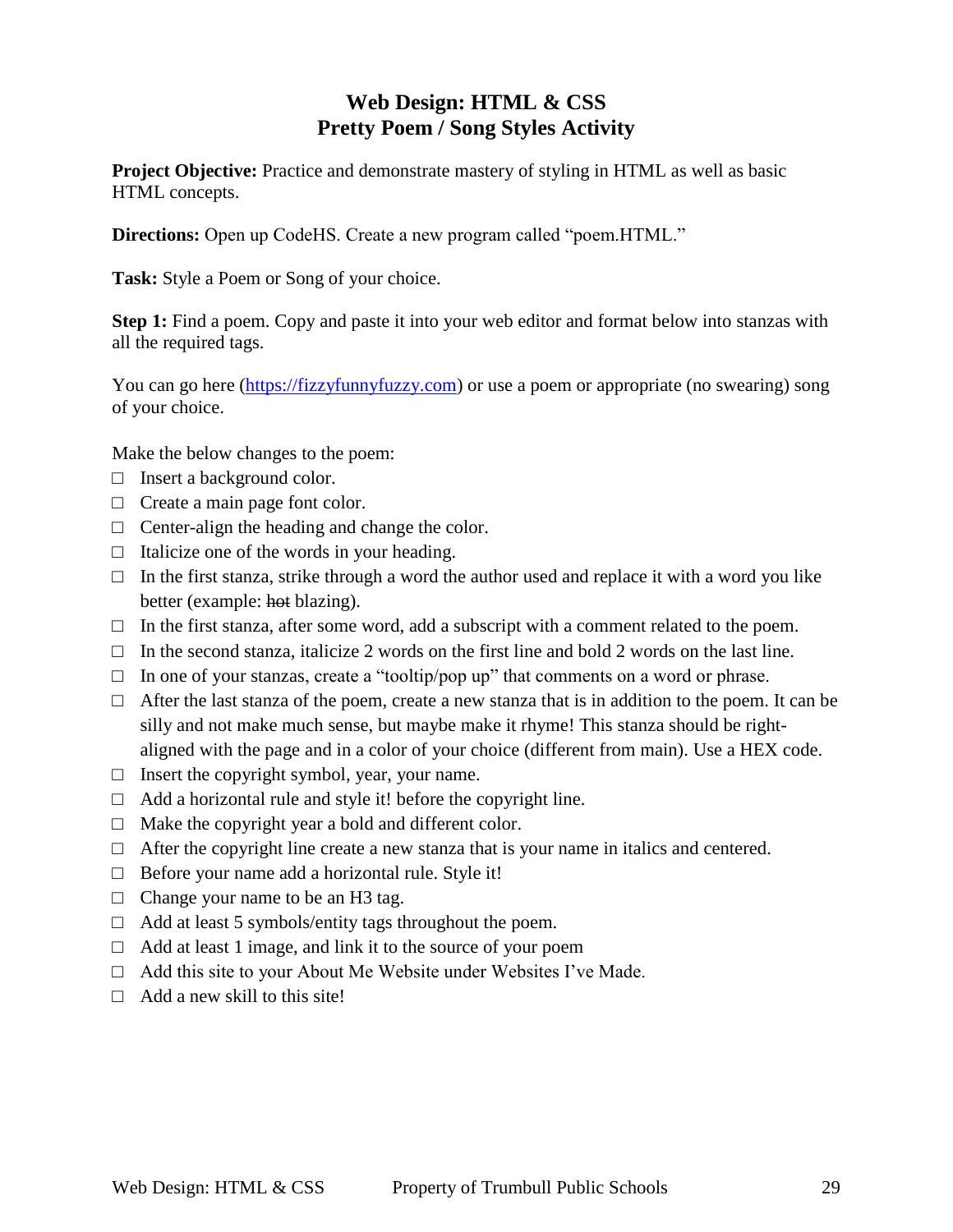#### **Self Evaluation**

| Your name: |
|------------|
|------------|

Did your project include the following? Check off what you have completed.

- □ Insert a background color.
- □ Create a main page font color.
- □ Center-align the heading and change the color.
- $\Box$  Italicize one of the words in your heading.
- $\Box$  In the first stanza, strike through a word the author used and replace it with a word you like better (example: hot blazing).
- $\Box$  In the first stanza, after some word, add a subscript with a comment related to the poem.
- $\Box$  In the second stanza, italicize 2 words on the first line and bold 2 words on the last line.
- $\Box$  In one of your stanzas, create a "tooltip/pop up" that comments on a word or phrase.
- $\Box$  After the last stanza of the poem, create a new stanza that is in addition to the poem. It can be silly and not make much sense, but maybe make it rhyme! This stanza should be rightaligned with the page and in a color of your choice (different from main). Use a HEX code.
- $\Box$  Insert the copyright symbol, year, your name.
- $\Box$  Add a horizontal rule and style it! before the copyright line.
- $\Box$  Make the copyright year a bold and different color.
- $\Box$  After the copyright line create a new stanza that is your name in italics and centered.
- $\Box$  Before your name add a horizontal rule. Style it!
- $\Box$  Change your name to be an H3 tag.
- $\Box$  Add at least 5 symbols/entity tags throughout the poem.
- $\Box$  Add at least 1 image, and link it to the source of your poem
- $\Box$  Add this site to your About Me Website under Websites I've Made.
- $\Box$  Add a new skill to this site!

How many boxes did you check off?

What did you like most about this assignment?

What improvements would you make if you had additional time?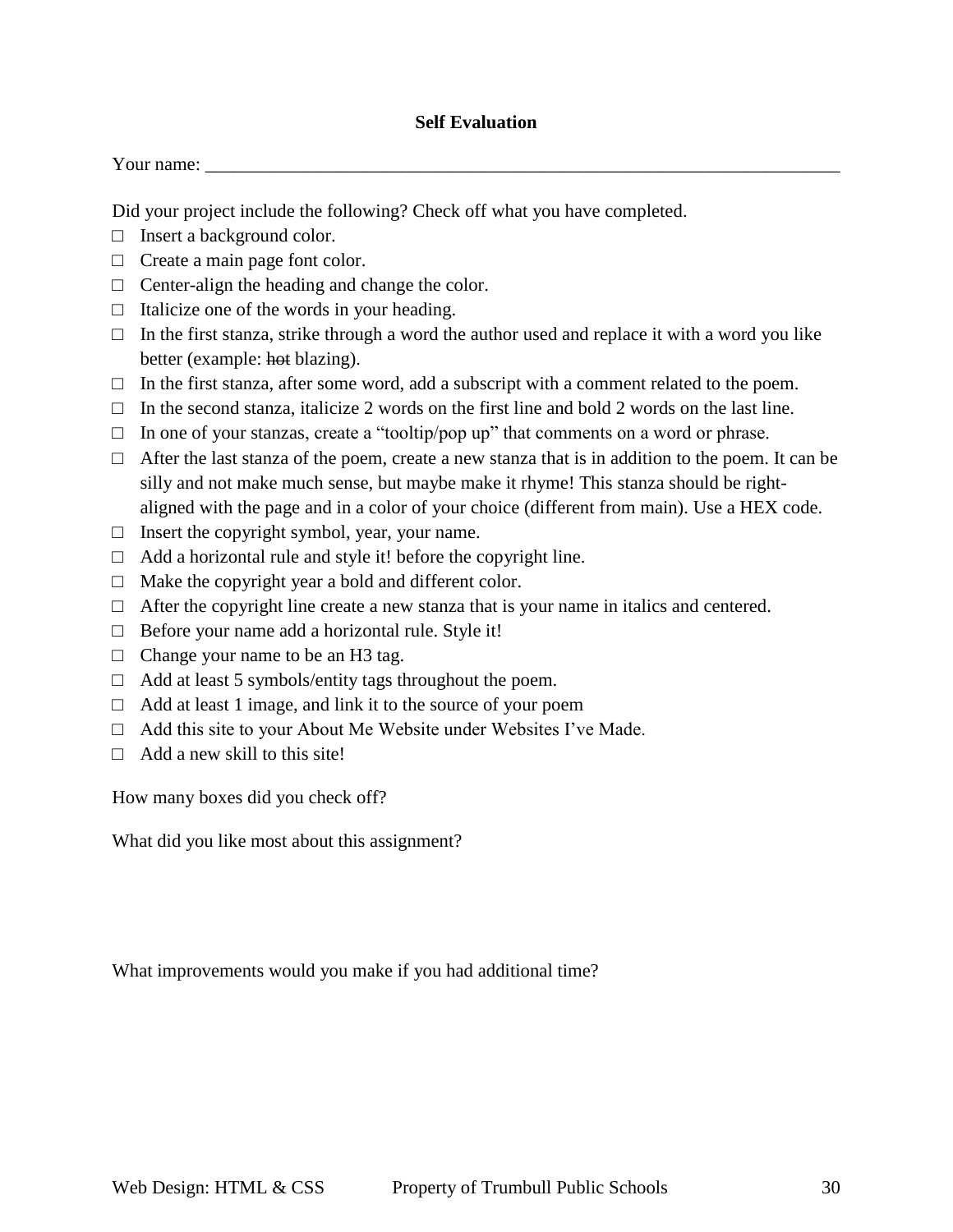#### **Peer Evaluation**

| Peer's name: |  |  |  |  |
|--------------|--|--|--|--|
|              |  |  |  |  |

Did the project include the following? Check off what you can see in your peer's project.

- □ Insert a background color.
- □ Create a main page font color.
- $\Box$  Center-align the heading and change the color.
- $\Box$  Italicize one of the words in your heading.
- $\Box$  In the first stanza, strike through a word the author used and replace it with a word you like better (example: hot blazing).
- $\Box$  In the first stanza, after some word, add a subscript with a comment related to the poem.
- $\Box$  In the second stanza, italicize 2 words on the first line and bold 2 words on the last line.
- $\Box$  In one of your stanzas, create a "tooltip/pop up" that comments on a word or phrase.
- $\Box$  After the last stanza of the poem, create a new stanza that is in addition to the poem. It can be silly and not make much sense, but maybe make it rhyme! This stanza should be rightaligned with the page and in a color of your choice (different from main). Use a HEX code.
- $\Box$  Insert the copyright symbol, year, your name.
- $\Box$  Add a horizontal rule and style it! before the copyright line.
- □ Make the copyright year a bold and different color.
- $\Box$  After the copyright line create a new stanza that is your name in italics and centered.
- $\Box$  Before your name add a horizontal rule. Style it!
- $\Box$  Change your name to be an H3 tag.
- □ Add at least 5 symbols/entity tags throughout the poem.
- $\Box$  Add at least 1 image, and link it to the source of your poem
- $\Box$  Add this site to your About Me Website under Websites I've Made.
- $\Box$  Add a new skill to this site!

How many boxes did you check off?

What did you like most about this website?

What improvements would you recommend to your peer?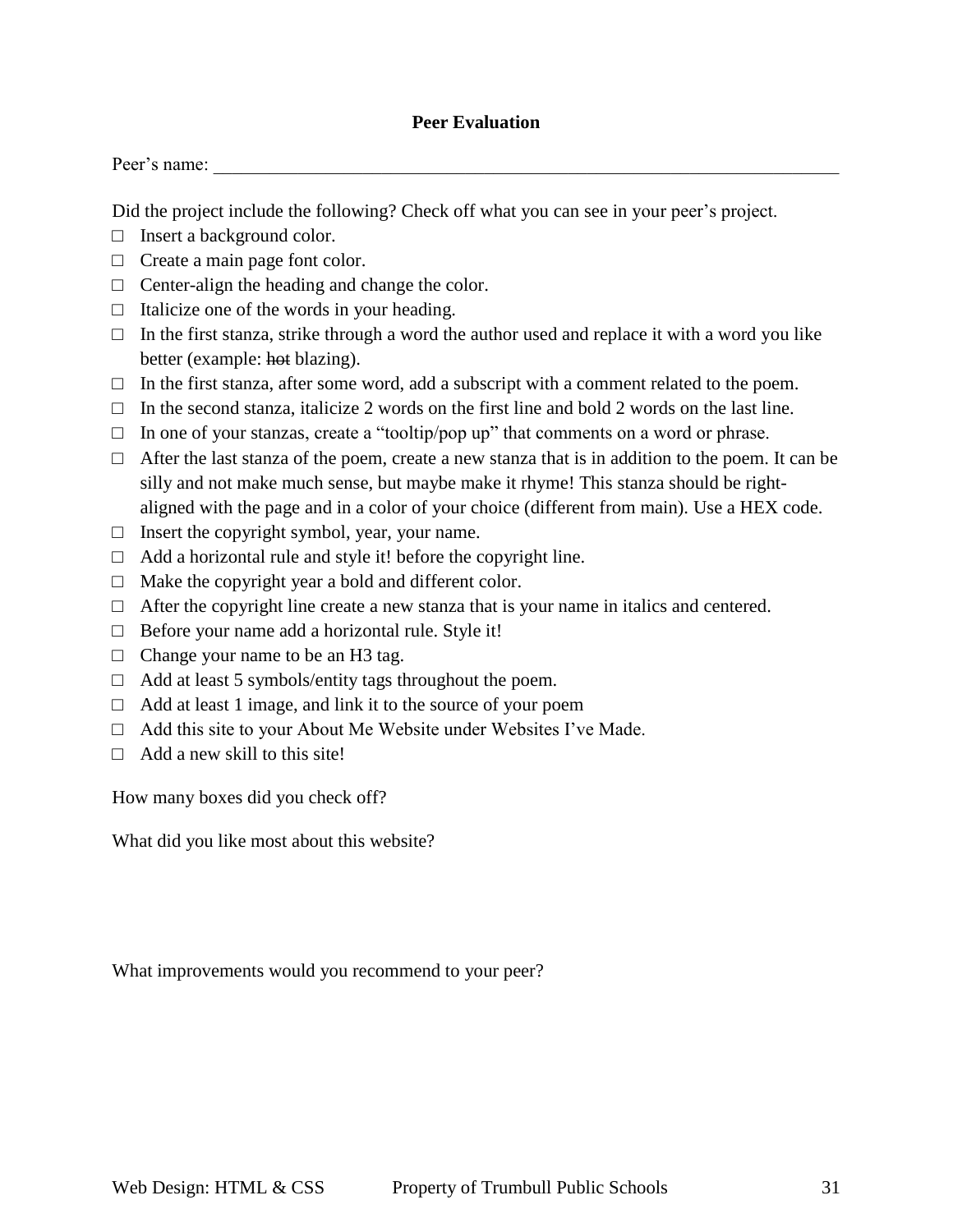## **Web Design: HTML & CSS Advanced HTML & CSS Project**

## **CONGRATULATIONS! You have made it through WEB DESIGN!**

**You will now choose one project from this packet to work on for your next project!**

- **1. Planning a Party**
- **2. Topic of your choice**
- **3. Submitting your CodeHS Aboutme.HTML page**

## **Each of the projects contains the same requirements. Remember to check the requirements and review the project guidelines of each!**

## **Required Components:**

You must demonstrate an understanding of HTML and CSS, specifically using multi-file sites and stylesheets. You need to plan what your CSS styling will be so you can link into your pages.

Website considers the [8 Principles of Successful Web Design.](https://www.cleverism.com/web-design-principles-successful-websites/)

Website contains:

- All required content information
- HTML structure tags
- External CSS style sheet as well as external Google Font sheet ○ Style.css page should contain all the styling, including classes and id's
- Formatting such as <hr>>>>>><i>>>>>><sub><sup><mark> entity/symbols, etc.
- **Attributes** such as style, href, src, title, width, height, target, alt, class, and id
- Images on each page with interactions/animation, borders, box model
- 10 related hyperlinks throughout site
- Iframe appropriate to topic
- Pseudo-Classes (hover, active, etc.)
- Style.css should contain at least one CSS combinator

**Must** include .header. Header must contain banner as well as navigation bar so the user can navigate between pages. These should be set up as div tags.

**Must** include .footer. Footer should contain your name and copyright with year. These should be set up as div tags.

**Must** include a navigation bar/menu with links to each page in your site! These should be set up as div tags.

**Must** include a layout consistent throughout the site!

Evidence of effort which includes applying a **new** skill from w3schools to your site!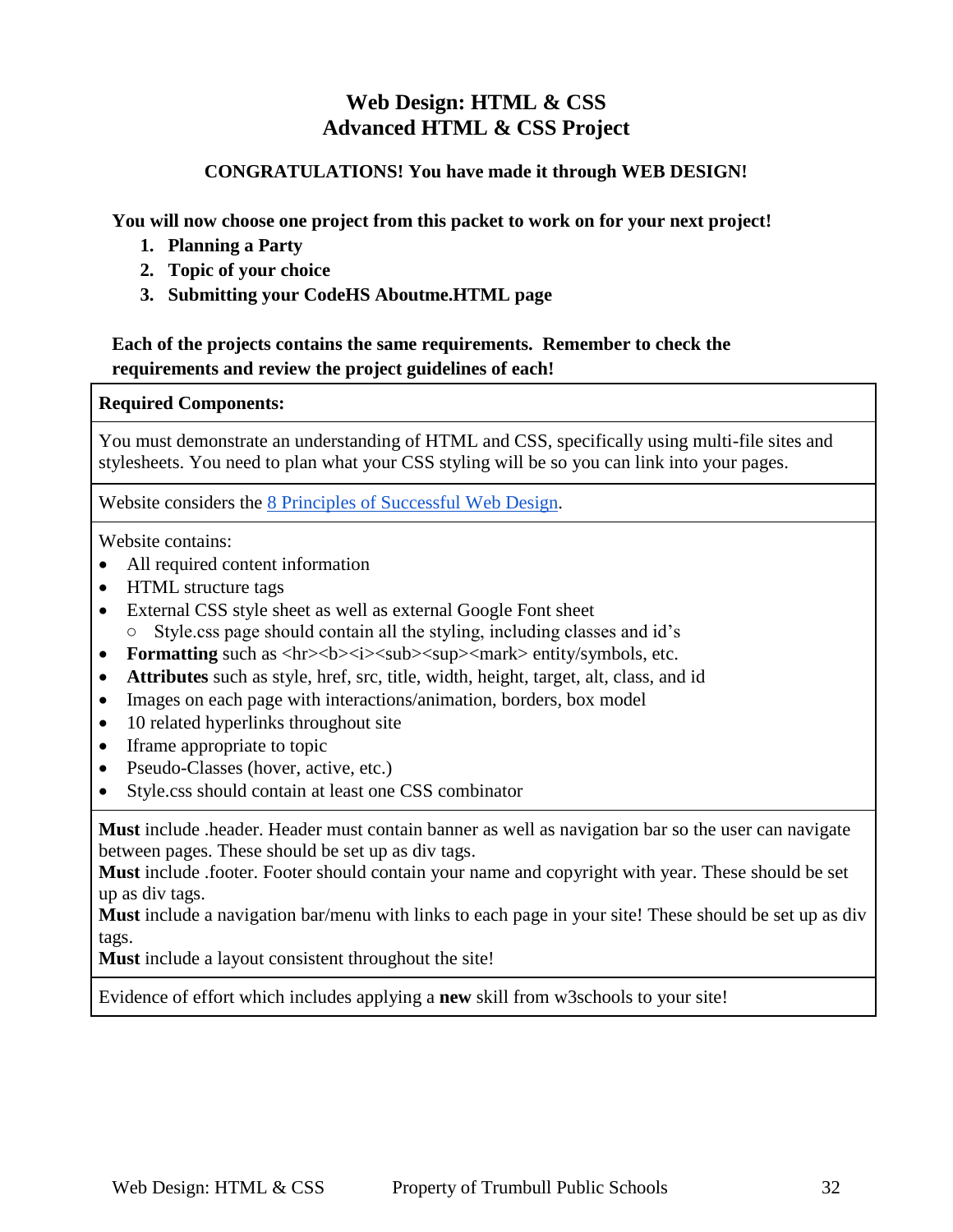## **OPTION 1: Planning a Party**

**Project Objective:** Demonstrate and practice skills from HTML, CSS, and Advanced CSS.

**Task:** Create a multi-page website to send to your family and friends about an upcoming theme party! Consider this webpage as your invitation!

This is your opportunity to be creative! The party has to have a creative theme such as "Pirate Party," "Cats Rule Party," or "Superhero Party."

**Directions:** Open up a new program in CodeHS. Name this program party.HTML. You will create 5 separate files total in this program.

- 1. index.HTML page title should be "Party Webpage"
- 2. guest.HTML guest list title should be "Guest list"
- 3. music.HTML playlist title should be "Music Playlist"
- 4. activity.HTML page title should be "Party Activities"
- 5. style.css page with all of your CSS styling rules

## **YOU MUST CREATE A NAVIGATION BAR/MENU SO ALL PAGES LINK TO EACH OTHER.**

*You will follow the directions on how to create a banner for each page of the site.* 

#### **style.css page:** THIS TAKES SOME PLANNING/DESIGNING.

- $\Box$  Decide on a **background image** that will apply to **all** pages. Keep this consistent.
- □ Each page will have **divs** that will be sections on top of the background image.
- $\Box$  You should also set rules for images and tags on this page that will apply to all pages (border, size, etc.).
- $\Box$  Images should have image interactions, manipulations, etc.
- □ Create a **.header** and **.footer** class, and style each.
- $\Box$  The footer of your page should have the same background color, the copyright symbol, year, your name, e-mail, phone number with a symbol relating to your party, all center-aligned.
- $\Box$  External Google Font. Use several fonts throughout your page!

#### **index.HTML: Homepage/Invitation Page**

Top of homepage should have banner and then links/nav bar to Guest List, Music Playlist, Activity page. Should include symbols.

- □ Header
- □ Topic of page. Example: Welcome to Alana's Cats Rule Party Page!
- $\Box$  Information about the party (description)
- □ Picture related to party. THIS PICTURE MUST BE SOURCED.
- □ Party date:
- □ Party time:
- $\Box$  Party location: must link/embed to Google Map directions!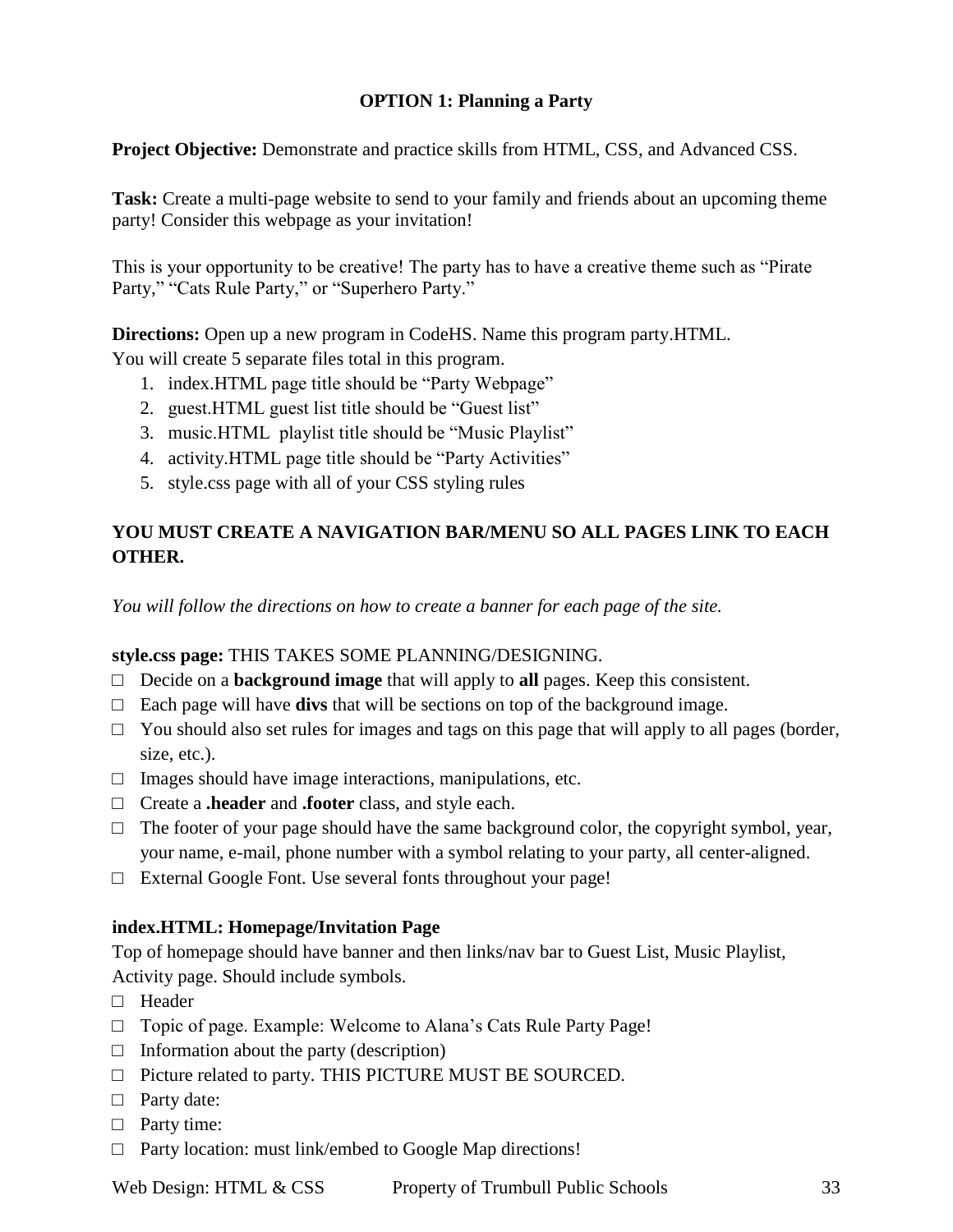- □ Must have background color
- □ Footer

**guest.HTML:** Your guest list page must include banner and navigation bar/menu.

- □ Page Topic. Example: I am so excited for this party! Here is a list of the guests who signed up to bring something! You may create a list of guests with their pictures, or just a list of guests. Whatever you choose! Be creative!
- $\Box$  A table of some sort, whether guest list or drinks, food, and dessert at the party (at least 9) Your choice.

| <b>Drinks</b> | Food     | <b>Dessert</b> |
|---------------|----------|----------------|
| <b>Steve</b>  | Tracy    | Alex           |
| Circe         | Hermes   | Jason          |
| Thelegonas    | Odysseus | Lilianna       |

- $\Box$  Table must be styled.
- □ Must include relevant images on page. Include a SLIDESHOW!
- □ Footer

**music.HTML:** Music Playlist that must include banner and navigation bar.

- $\Box$  Create an ordered list of songs that will be played by artist and then songs as an unordered list. You should have at least 10 artists. You should practice with colors and use **CSS Combinators** to style this.
	- Example:
		- 1. Death Cab for Cutie
			- I will follow you into the dark
			- No room in frame
		- 2. Lana Del Ray
			- Summer Time Sadness!
			- Born to Die
- $\Box$  Relevant pictures (each image must link to Spotify or Pandora)
- $\Box$  Bonus: Try to have music play on website!
- $\Box$  Bonus: Include a form to ask guests what they want to listen to!
- □ Footer

**activity.HTML page:** Must include banner and navigation bar/menu.

- $\Box$  Topic: Here are the activities for the party!
- $\Box$  Page must include a 3 x 3 picture collage with appropriate sizes related to page. These images should be styled in style.css.
- $\Box$  Create an unordered list of activities (at least 9) that will happen at your party! Each activity's text must be a different color. Title of list should be Activities! Can you use **span** tags for anything? List should be styled in style.css.
	- Dancing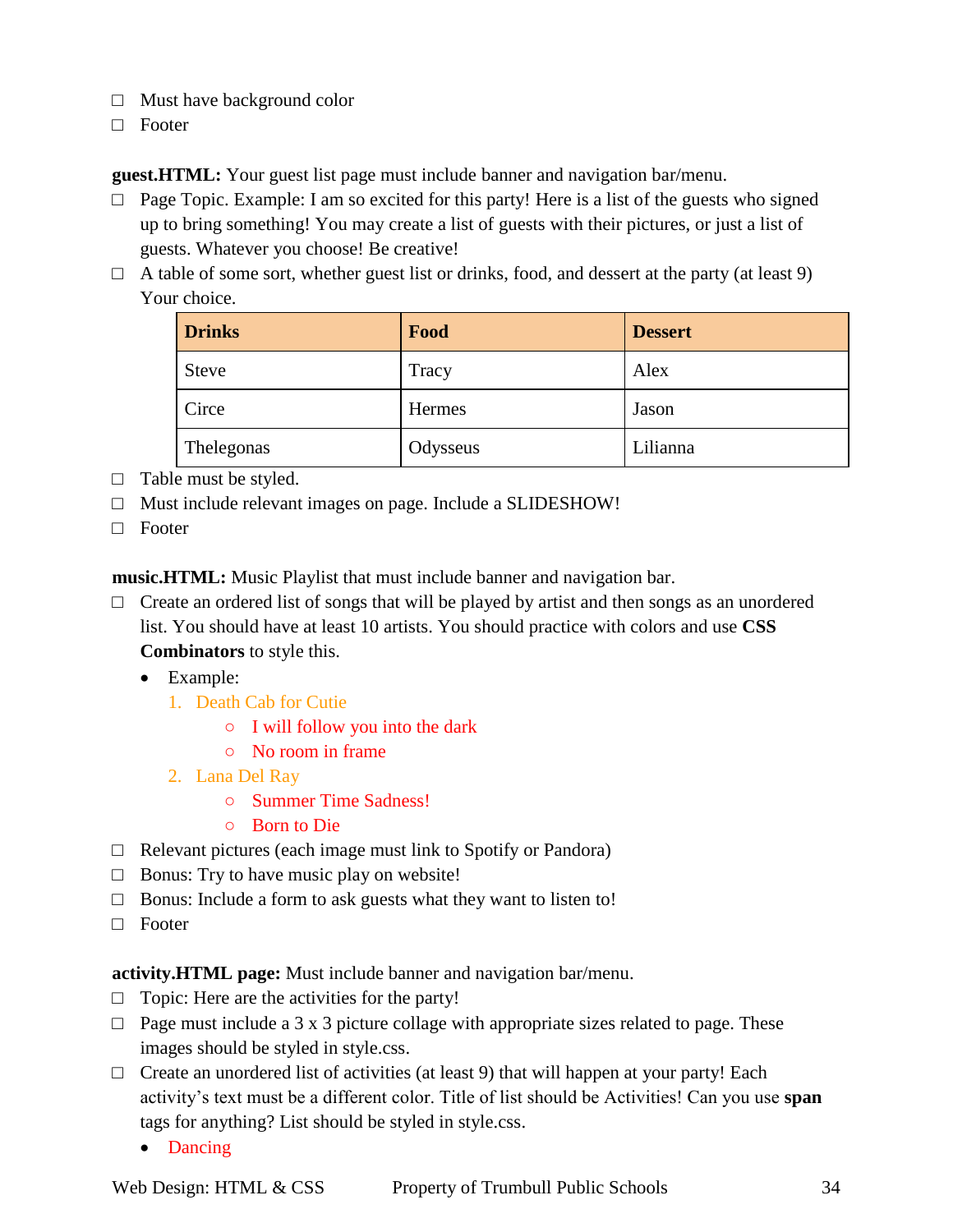- Duck Duck Goose!
- Bob for Apples
- Candy

## **EXTRA CHALLENGES:**

- □ Insert something we have not already learned! Use your resources! You have the skills now!
- □ Create and insert a Google Form under the guest list page that guests can RSVP to!
- □ Include a variety of different fonts, font sizes, etc.
- $\Box$  Explore different types of <u>webpage layouts</u>.
- $\Box$  Slideshow of images
- □ Change your cursor!
- □ Go To Top feature

*Caution:* You must be able to explain your code! For example, you cannot use CSS and not understand what it means. You cannot just copy and paste the code from w3schools.

Extra Credit: Use an [Image Map](https://www.image-map.net/) to create an image map for one of your images!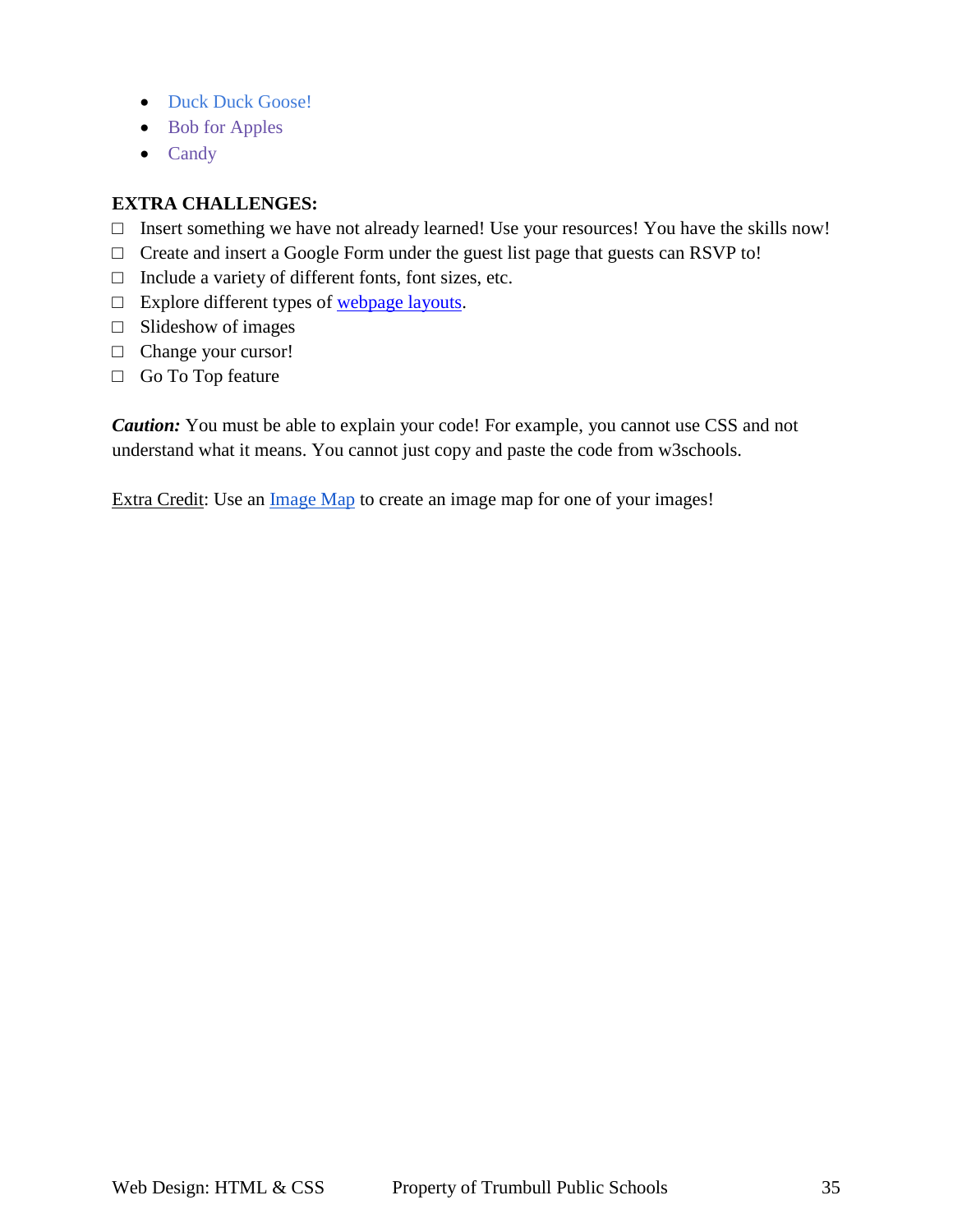## **OPTION 2: Your Choice**

**Project Objective:** Demonstrate and practice skills from HTML, CSS, and Advanced CSS.

**Task:** Create a multi-page website on a topic of your choice!!! (Must be approved) Sample topics:

- Sea Turtles or your favorite animal
- A cause that is important to you
- Star Wars page!
- Recreate the homepage for 5 websites! Try to get it as close as you can!
- Favorite movie star, sports star, musician, artist, writer, superhero, etc.

**Directions:** Open up a new program in CodeHS. Name this myproject.HTML. You will create 5 separate files total in this program.

- 1. Home page (index.HTML page)
- 2. style.css page
- 3. …
- 4. ...
- 5. …

**You must create a banner for each page and a navigation bar. These must be included on every page, as well as afooter!** 

## **style.css page:** THIS TAKES SOME PLANNING/DESIGNING.

- $\Box$  Keep the style consistent throughout your site.
- $\Box$  You should also set rules for images and tags on this page that will apply to all pages.
- $\Box$  Images should have image animations (keyframes) interactions, manipulations, etc.
- □ Create a **.header** and .**footer** class, and style each.
- $\Box$  The footer of your page should have the same background color, the copyright symbol, year, your name, center-aligned.
- □ External Google Font. Use several fonts throughout your page!

#### **HTML pages**

- $\Box$  Must include at least 1 table, 1 list; both styled in style.css
- $\Box$  Must include images on each page
- $\Box$  Look at layout examples
- $\Box$  Include symbols, text-decoration, variety of tags, style, etc.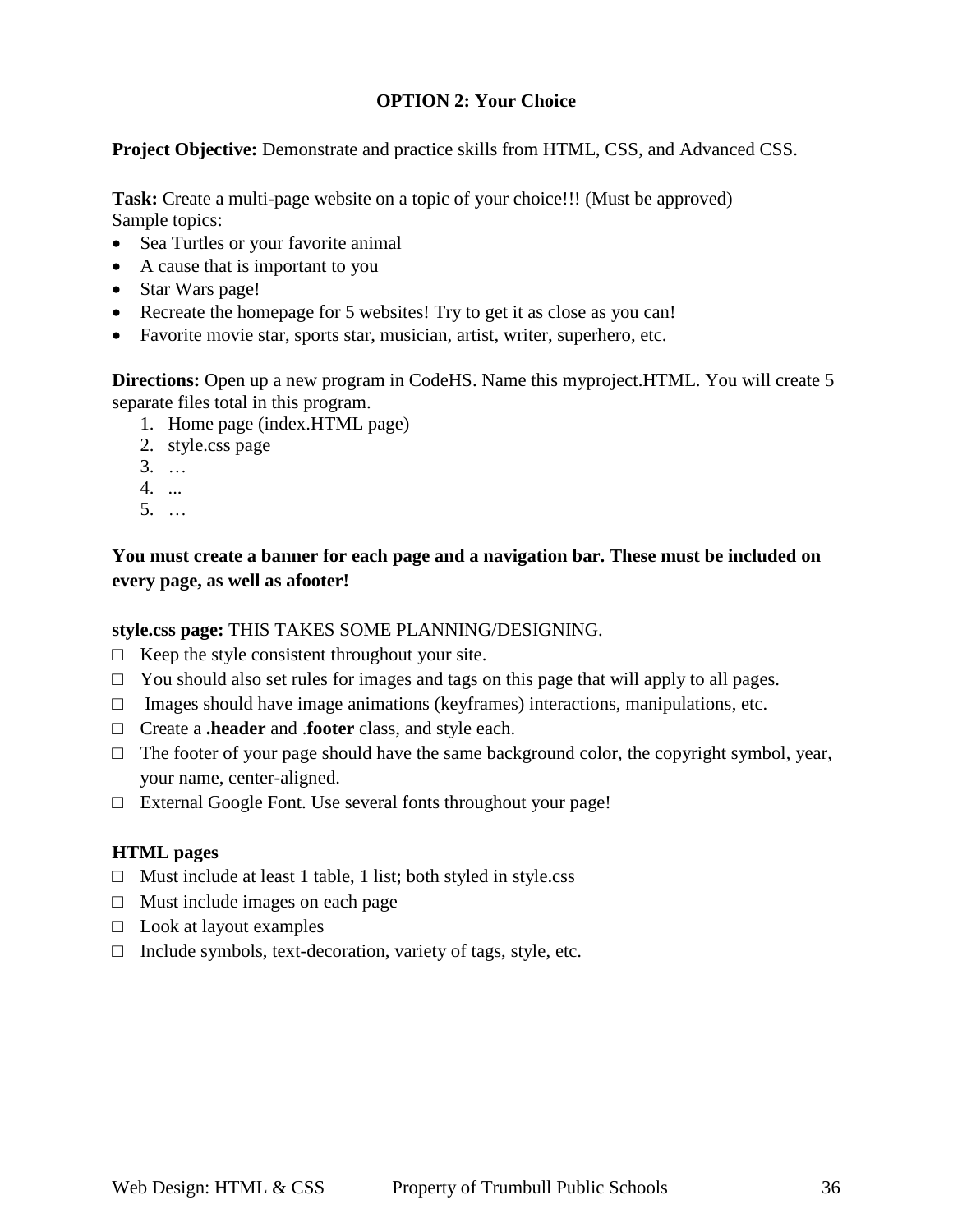## **OPTION 3: Aboutme.HTML Page**

**Project Objective:** Demonstrate and practice skills from HTML, CSS, and Advanced CSS.

**Task:** Update, design, and complete your Aboutme.HTML page!

**Directions:** Open up your Aboutme.HTML page! You will need to update this page to include:

- □ Style.css page
- $\Box$  Birthday page instructions are posted on Google Classroom!
- $\Box$  Family and friends page your own creation!

## **style.css page:** THIS TAKES SOME PLANNING/DESIGNING.

- $\Box$  Keep the style consistent throughout your site. Make sure you remove most of your inline styling. **For this project, all styling must be transitioned to an external/style.css page! This is not an easy task. Full credit will not be given to pages with inline style.**
- $\Box$  You should also set rules for images and tags on this page that will apply to all pages. Create ids to override when necessary.
- $\Box$  Images should have style, image animations (keyframes), interactions, manipulations, etc.
- □ Create a **.header** and **.footer** class, and style each.
- $\Box$  The footer of your page should have the same background color, copyright symbol, year, your name, center-aligned.
- □ External Google Font. Use several fonts throughout your page!

## **HTML pages: ALL of your HTML pages must be updated! All must have background color and be consistent throughout!**

- $\Box$  Schedule Page needs to include table, styled in CSS
- $\Box$  Lists ul and ol both styled in style.css
- $\Box$  Must include images on each page styled in CSS
- $\Box$  Look at layout examples
- $\Box$  Include symbols, text-decoration, variety of tags, style, etc.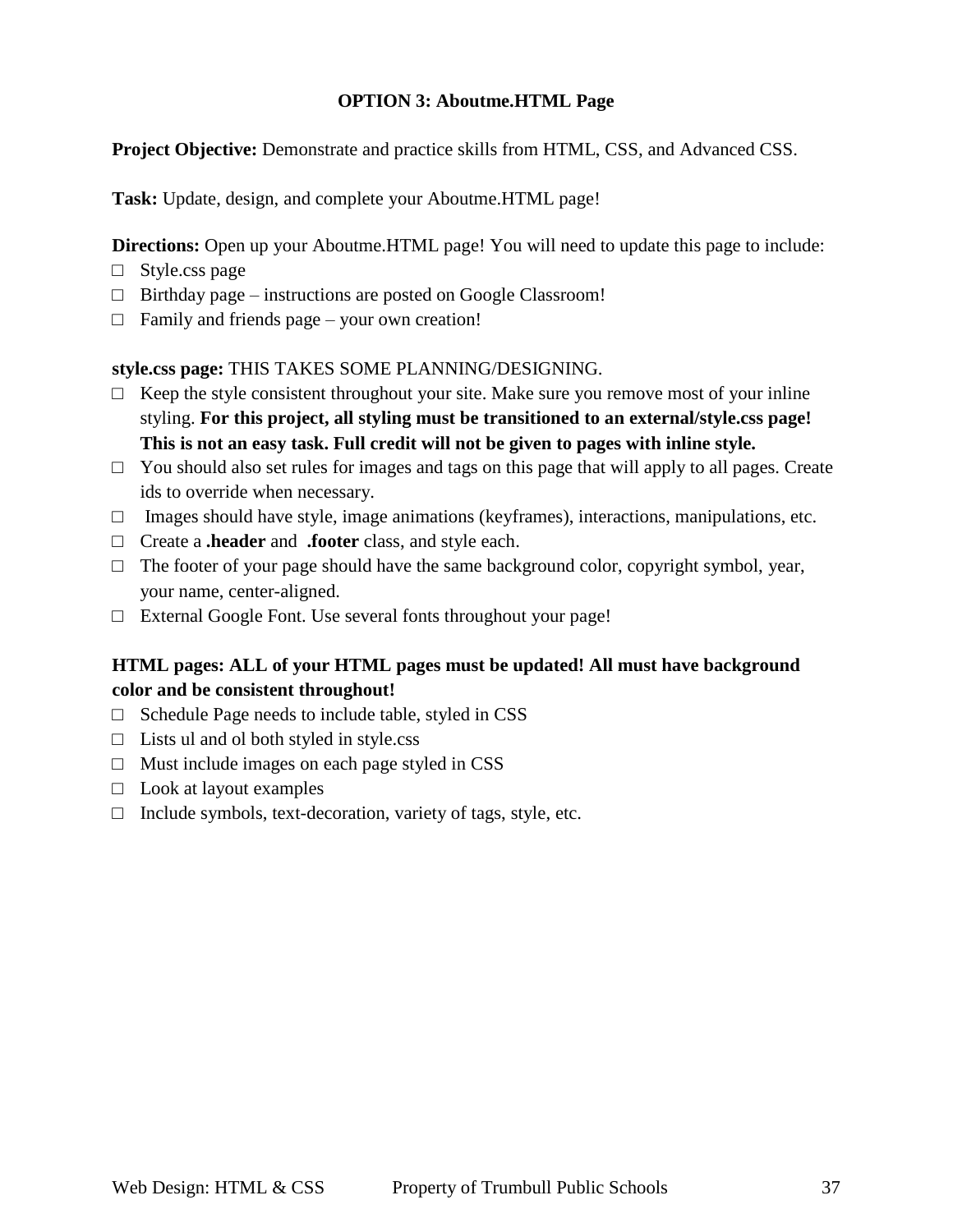Creating a banner using a free online image editor site!



## **CREATE**

With photo editing and graphic design made so easy, what will you create today?







PHOTO EDITOR

**COLLAGE MAKER** 

**DESIGNER** 

To put it simply, BeFunky makes photo editing easy. With our world famous photo editor, you can turn photos you like into photos you love!

Tell a story, share an adventure, design a card for a friend... whatever you want to create, our collage maker is here for you.

Don't know Photoshop? Now you don't need to. With our Designer Toolset, it's easy to make fully customized graphic designs.

In this class, we don't have that much time to devote to image and image editing; however, there are several free online photo editing tools that we can use to create a banner for our page.

- $\triangleright$  Go to befunky.com to create a collage that we will add to the top of our party page!
- $\triangleright$  Use Collage Maker and upload pictures from your computer or search their library.
- $\triangleright$  Choose a layout that has 3-5 images. Facebook Cover works well.
- $\triangleright$  Click settings and set the images to be 1000px wide and 300px tall so it will look like a banner. (Unlock aspect ratio.) You may have to play around with this.
- $\triangleright$  Drag your photos to the spots desired. You can return to settings to modify the spacing or roundness.
- $\triangleright$  Save to your computer to an images folder in your H drive. Name it all lowercase and save as PNG file format.
- $\triangleright$  Use this image as a banner for your entire website.

You can also use [Adobe Spark](https://spark.adobe.com/make/banner-maker) or [Canva](https://www.canva.com/) (introduced in class). See here for additional ways [\(https://www.wikihow.com/Make-a-Banner](https://www.wikihow.com/Make-a-Banner) or [https://logomakr.com/\)](https://logomakr.com/) to design a logo for the client!

You can create a class for this as well. See below example!

## **In style.css:**

```
.banner {
background-image: url("insert image url");
height: 380px; 
border: 1px solid black;
   background-position: right;
background-repeat: no-repeat;
background-size: cover;
position: relative;
```

```
}
```